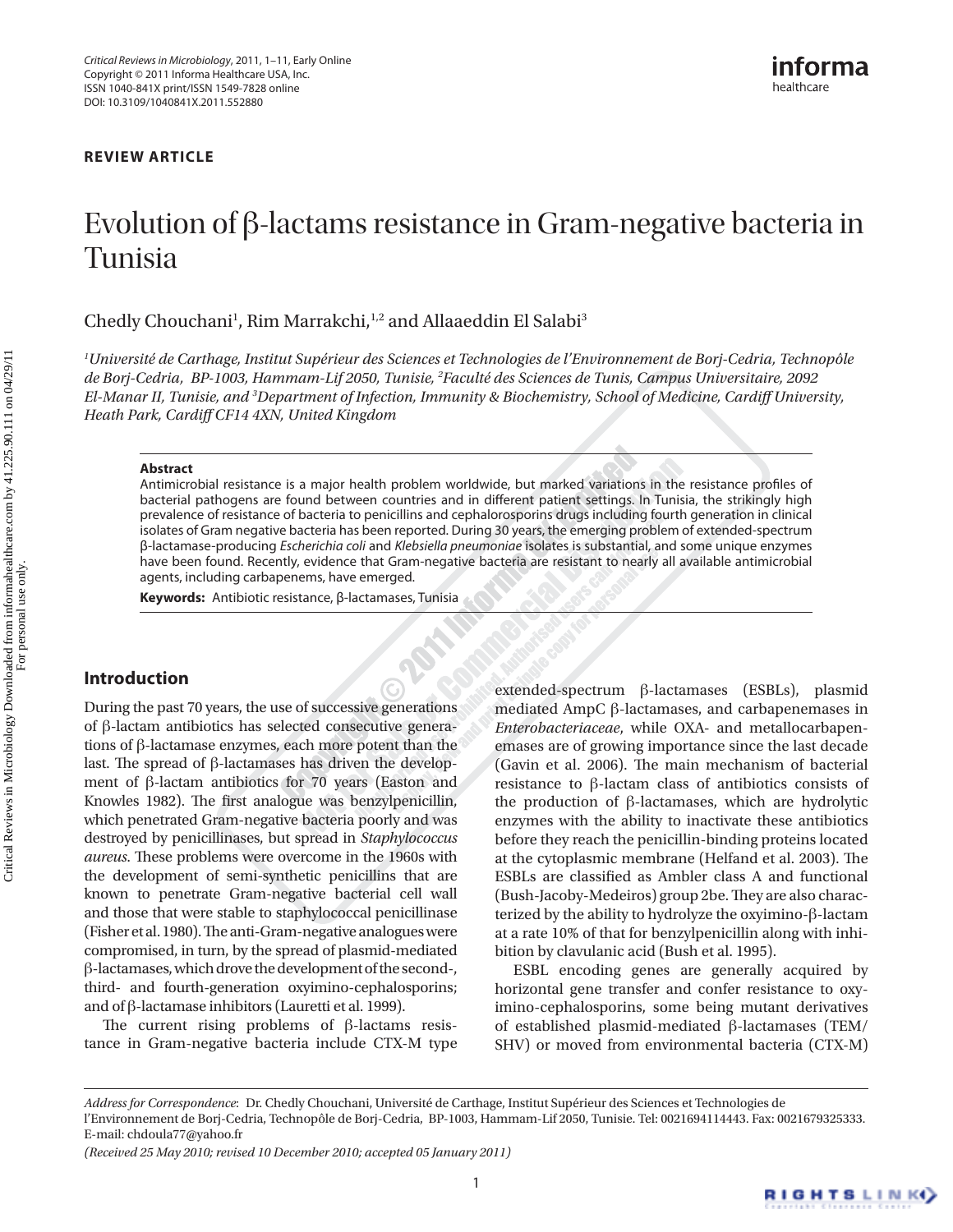#### 2 C. Chouchani et al.

([Lartigue et](#page-9-5) al. 2005). The frequency with which novel enzymes have been described in the literature reflects not only the pace of discovery and the ability to differentiate these enzymes, but also their rapid emergence and evolution under the selective pressure of antibiotic usage ([Galleni et](#page-9-6) al. 1988).

Nosocomial infection is an important cause of morbidity and mortality worldwide, a problem made worse when nosocomial pathogens acquire antibiotic resistance genes. This is true in the developing countries, where antibiotic-resistant pathogens may have a higher prevalence and incidence in some African countries ([Bonnet 2004\)](#page-8-1). The clinical impact of antimicrobial resistance may be great or insignificant, depending on the level of resistance, the site of infection, and the availability of effective, nontoxic therapeutic alternatives. In Tunisia, the extensive use of antimicrobial agents in primary health care clinics and hospitals, and in animal husbandry has allowed the rapid emergence of these resistant bacteria ([Figure 1\)](#page-1-0).

This article will focus on all examples of evolving resistance and the emergence of antibiotic resistant bacteria in the hospital setting and the continued evolution of extensively drug-resistant Gram-negative bacteria. This perspective is framed by our background in clinical infectious diseases and will summarize the chronology apparition of the work performed on antimicrobial resistance in Tunisia in each class of β-lactamases (Table 1).

# **Class A Serine β-lactamases**

In general, class A enzymes are susceptible to the commercially available β-lactamase inhibitors, although *Klebsiella pneumoniae* carbapenemase may be an important exception to this generalization ([Papp-Wallace](#page-10-0) et [al. 2010\)](#page-10-0). The first plasmid-mediated β-lactamase was identified in *E. coli* in 1963, and was named "TEM" ([Datta and Kontomichalou 1965](#page-9-7)). SHV is another common β-lactamase found primarily in *K. pneumoniae* ([Castanheira et](#page-9-8) al. 2008).



<span id="page-1-0"></span>Figure 1. Map shows geographic location of the different beta-lactamases described in Tunisia. Map was obtained from [http://www.](http://www.misterfast.net/guide/tunisie.html) [misterfast.net/guide/tunisie.html](http://www.misterfast.net/guide/tunisie.html)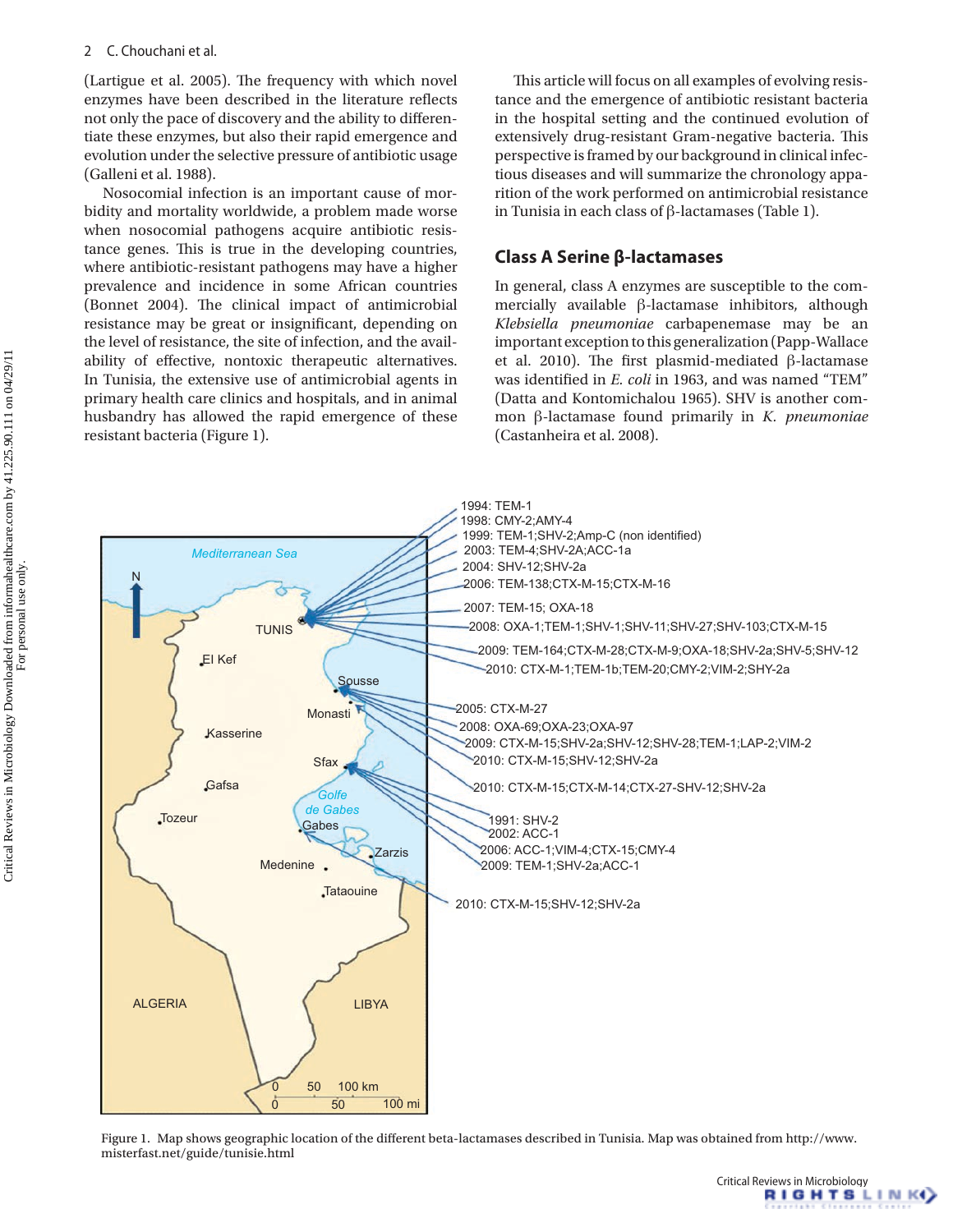| Eur J Clin Microbiol<br>Hammami et al.<br>Salmonella wien<br>1991<br>SHV-2<br><b>Sfax</b><br><b>Infect Dis</b><br>1994<br>Ann Biol Clin<br>TEM-1<br>Ben Hassen et al.<br>Salmonella typhi<br>Tunis<br>Verdet et al.<br><b>FEMS Microbiol Lett</b><br>Proteus mirabilis; Citrobacter<br>CMY-2; CMY-4<br>Tunis<br>1998<br>freundii<br>Proteus mirabilis<br>Ben Redjeb et al.<br>Med Mal Infect<br>TEM-1; SHV-2; Amp-C<br>1999<br>Tunis<br>(non identified)<br>$ACC-1$<br>Rhimi et al.<br><b>Pathol Biol</b><br><b>Sfax</b><br>2002<br>K. pneumoniae, P. mirabilis,<br>S. enterica<br>Salmonella enterica<br>Makanera et al.<br>2003<br>J. Clin. Microbiol<br>Tunis<br>TEM-4;SHV-2a;ACC-1a<br>Ben-Hamouda et al.<br>2004<br>Microb Drug Resist<br>Klebsiella pneumoniae<br>SHV-12;SHV-2a<br>Tunis<br>Bouallegue et al.<br>Salmonella enterica<br>2005<br>J. Clin. Microbiol<br><b>CTX-M-27</b><br>Sousse<br>Chouchani et al.<br>Salmonella enterica<br>2006<br>Antimicrob. Agents<br><b>TEM-138</b><br>Tunis<br>Chemother<br>Antimicrob. Agents<br>Klebsiella pneumoniae; Proteus<br>$ACC-1$<br><b>Sfax</b><br>Doloy et al.<br>2006<br>Chemother<br>mirabilis; Salmonella enterica;<br>Escherichia coli<br>Ktari et al.<br>Klebsiella pneumoniae<br><b>Sfax</b><br>2006<br>Antimicrob. Agents<br>VIM-4; CTX-15; CMY-4<br>Chemother<br>Mamlouk et al.<br>2006<br>J. Clin. Microbiol<br>Klebsiella pneumoniae;<br>Tunis<br>CTX-M-15;CTX-M-16<br>Escherichia coli<br>Lavollay et al.<br>Escherichia coli<br>$CTX-M-15$<br>Tunis<br>2006<br>Antimicrob. Agents<br>Chemother<br>Chouchani et al.<br>Diag Microbiol Infect Dis<br>Escherichia coli<br>Tunis<br>2007<br><b>TEM-15</b><br>Kalai et al.<br>Clin Microbiol Infect<br>2007<br>$OXA-18$<br>Tunis<br>Pseudomonas aeruginosa<br>Klebsiella pneumoniae;<br>Abbassi et al.<br>2008<br>Inter. J. of Antimicrob.<br>OXA-1;TEM-1;SHV-<br>Tunis<br>Escherichia coli<br>1;SHV-11;SHV-27;SHV-<br>Agents<br>103; CTX-M-15<br>Mansour et al.<br>Acinetobacter baumannii<br>OXA-69<br>2008<br>Path. Biol<br>Sousse<br>Mansour et al.<br>Microb. Drug. Resist<br>Acinetobacter baumannii<br>$OXA-23$<br>2008<br>Sousse<br>Poirel et al.<br>2008<br>Antimicrob. Agents<br>Acinetobacter baumannii<br><b>OXA-97</b><br>Sousse<br>Chemother<br>Ben Achour et al.<br>2009<br>Microb Drug Resist<br>Klebsiella pneumoniae<br><b>TEM-164</b><br>Tunis<br>Klebsiella pneumoniae<br>Ben Achour et al.<br>Tunis<br>2009<br>Path. Biol<br>CTX-M-28<br>Enterobacter cloacae<br>Bourouis et al.<br>Path. Biol<br>Tunis<br>2009<br>CTX-M-9<br>2009<br>Clin Microbiol Infect<br>K. pneumoniae; Citrobacter<br>CTX-M-15;SHV-2a;SHV-<br>Dahmen et al.<br>Sousse<br>freundii; Proteus mirabilis;<br>12;SHV-28;TEM-1;LAP-2<br>Providencia stuartii; E. coli;<br>Enterobacter cloacae; K. oxytoca<br>Kalai et al.<br>2009<br>Path. Biol<br>Pseudomonas aeruginosa<br>OXA-18;SHV-2a;SHV-<br>Tunis<br>5; SHV-12<br>Ktari et al.<br>Salmonella enterica<br>Sfax<br>2009<br>Mirob. Drug Resist<br>TEM-1;SHV-2a;ACC-1<br>2009<br>Microb Drug Resist<br>Pseudomonas aeruginosa<br>Mansour et al.<br>SHV-2a<br>Sousse<br>Diagn Microbiol Infect<br>Pseudomonas aeruginosa<br>$VIM-2$<br>Mansour et al.<br>2009<br>Sousse<br>Dis<br>Ben Slama et al.<br>2010<br><b>Inter J Food Microbiol</b><br>Escherichia coli<br>CTX-M-1;TEM-1b;TEM-<br>Tunis<br>20;CMY-2<br>Dahmen et al.<br>Microb Drug Resist<br>Klebsiella pneumoniae;<br>2010<br>CTX-M-15;SHV-<br>Sousse<br>Escherichia coli<br>$12;$ SHV-2a<br>Clin Microbiol Infect<br>Klebsiella pneumoniae<br>Elhani et al.<br>2010<br>CTX-M-15;CTX-M-<br>14; CTX-27; SHV-<br>$12;$ SHV-2a<br>Clin. Microbiol. Infect<br>Tunis<br>Hammami et al.<br>2010<br>Pseudomonas aeruginosa<br>VIM-2;SHV-2a<br>Klebsiella pneumoniae<br>OXA-48<br>Cuzon et al.<br>2010<br>Int J Antimicrob Agents<br>Djerba | References | Year | Table 1. The incidence of reported beta-lactamases in Tunisian cities.<br>Journal | Species concerned | Enzymes described | Location |
|---------------------------------------------------------------------------------------------------------------------------------------------------------------------------------------------------------------------------------------------------------------------------------------------------------------------------------------------------------------------------------------------------------------------------------------------------------------------------------------------------------------------------------------------------------------------------------------------------------------------------------------------------------------------------------------------------------------------------------------------------------------------------------------------------------------------------------------------------------------------------------------------------------------------------------------------------------------------------------------------------------------------------------------------------------------------------------------------------------------------------------------------------------------------------------------------------------------------------------------------------------------------------------------------------------------------------------------------------------------------------------------------------------------------------------------------------------------------------------------------------------------------------------------------------------------------------------------------------------------------------------------------------------------------------------------------------------------------------------------------------------------------------------------------------------------------------------------------------------------------------------------------------------------------------------------------------------------------------------------------------------------------------------------------------------------------------------------------------------------------------------------------------------------------------------------------------------------------------------------------------------------------------------------------------------------------------------------------------------------------------------------------------------------------------------------------------------------------------------------------------------------------------------------------------------------------------------------------------------------------------------------------------------------------------------------------------------------------------------------------------------------------------------------------------------------------------------------------------------------------------------------------------------------------------------------------------------------------------------------------------------------------------------------------------------------------------------------------------------------------------------------------------------------------------------------------------------------------------------------------------------------------------------------------------------------------------------------------------------------------------------------------------------------------------------------------------------------------------------------------------------------------------------------------------------------------------------------------------------------------------------------------------------------------------------------------------------------------------------------------------------------------------------------------------------------------------------------------------------|------------|------|-----------------------------------------------------------------------------------|-------------------|-------------------|----------|
|                                                                                                                                                                                                                                                                                                                                                                                                                                                                                                                                                                                                                                                                                                                                                                                                                                                                                                                                                                                                                                                                                                                                                                                                                                                                                                                                                                                                                                                                                                                                                                                                                                                                                                                                                                                                                                                                                                                                                                                                                                                                                                                                                                                                                                                                                                                                                                                                                                                                                                                                                                                                                                                                                                                                                                                                                                                                                                                                                                                                                                                                                                                                                                                                                                                                                                                                                                                                                                                                                                                                                                                                                                                                                                                                                                                                                                                         |            |      |                                                                                   |                   |                   |          |
|                                                                                                                                                                                                                                                                                                                                                                                                                                                                                                                                                                                                                                                                                                                                                                                                                                                                                                                                                                                                                                                                                                                                                                                                                                                                                                                                                                                                                                                                                                                                                                                                                                                                                                                                                                                                                                                                                                                                                                                                                                                                                                                                                                                                                                                                                                                                                                                                                                                                                                                                                                                                                                                                                                                                                                                                                                                                                                                                                                                                                                                                                                                                                                                                                                                                                                                                                                                                                                                                                                                                                                                                                                                                                                                                                                                                                                                         |            |      |                                                                                   |                   |                   |          |
|                                                                                                                                                                                                                                                                                                                                                                                                                                                                                                                                                                                                                                                                                                                                                                                                                                                                                                                                                                                                                                                                                                                                                                                                                                                                                                                                                                                                                                                                                                                                                                                                                                                                                                                                                                                                                                                                                                                                                                                                                                                                                                                                                                                                                                                                                                                                                                                                                                                                                                                                                                                                                                                                                                                                                                                                                                                                                                                                                                                                                                                                                                                                                                                                                                                                                                                                                                                                                                                                                                                                                                                                                                                                                                                                                                                                                                                         |            |      |                                                                                   |                   |                   |          |
|                                                                                                                                                                                                                                                                                                                                                                                                                                                                                                                                                                                                                                                                                                                                                                                                                                                                                                                                                                                                                                                                                                                                                                                                                                                                                                                                                                                                                                                                                                                                                                                                                                                                                                                                                                                                                                                                                                                                                                                                                                                                                                                                                                                                                                                                                                                                                                                                                                                                                                                                                                                                                                                                                                                                                                                                                                                                                                                                                                                                                                                                                                                                                                                                                                                                                                                                                                                                                                                                                                                                                                                                                                                                                                                                                                                                                                                         |            |      |                                                                                   |                   |                   |          |
|                                                                                                                                                                                                                                                                                                                                                                                                                                                                                                                                                                                                                                                                                                                                                                                                                                                                                                                                                                                                                                                                                                                                                                                                                                                                                                                                                                                                                                                                                                                                                                                                                                                                                                                                                                                                                                                                                                                                                                                                                                                                                                                                                                                                                                                                                                                                                                                                                                                                                                                                                                                                                                                                                                                                                                                                                                                                                                                                                                                                                                                                                                                                                                                                                                                                                                                                                                                                                                                                                                                                                                                                                                                                                                                                                                                                                                                         |            |      |                                                                                   |                   |                   |          |
|                                                                                                                                                                                                                                                                                                                                                                                                                                                                                                                                                                                                                                                                                                                                                                                                                                                                                                                                                                                                                                                                                                                                                                                                                                                                                                                                                                                                                                                                                                                                                                                                                                                                                                                                                                                                                                                                                                                                                                                                                                                                                                                                                                                                                                                                                                                                                                                                                                                                                                                                                                                                                                                                                                                                                                                                                                                                                                                                                                                                                                                                                                                                                                                                                                                                                                                                                                                                                                                                                                                                                                                                                                                                                                                                                                                                                                                         |            |      |                                                                                   |                   |                   |          |
|                                                                                                                                                                                                                                                                                                                                                                                                                                                                                                                                                                                                                                                                                                                                                                                                                                                                                                                                                                                                                                                                                                                                                                                                                                                                                                                                                                                                                                                                                                                                                                                                                                                                                                                                                                                                                                                                                                                                                                                                                                                                                                                                                                                                                                                                                                                                                                                                                                                                                                                                                                                                                                                                                                                                                                                                                                                                                                                                                                                                                                                                                                                                                                                                                                                                                                                                                                                                                                                                                                                                                                                                                                                                                                                                                                                                                                                         |            |      |                                                                                   |                   |                   |          |
|                                                                                                                                                                                                                                                                                                                                                                                                                                                                                                                                                                                                                                                                                                                                                                                                                                                                                                                                                                                                                                                                                                                                                                                                                                                                                                                                                                                                                                                                                                                                                                                                                                                                                                                                                                                                                                                                                                                                                                                                                                                                                                                                                                                                                                                                                                                                                                                                                                                                                                                                                                                                                                                                                                                                                                                                                                                                                                                                                                                                                                                                                                                                                                                                                                                                                                                                                                                                                                                                                                                                                                                                                                                                                                                                                                                                                                                         |            |      |                                                                                   |                   |                   |          |
|                                                                                                                                                                                                                                                                                                                                                                                                                                                                                                                                                                                                                                                                                                                                                                                                                                                                                                                                                                                                                                                                                                                                                                                                                                                                                                                                                                                                                                                                                                                                                                                                                                                                                                                                                                                                                                                                                                                                                                                                                                                                                                                                                                                                                                                                                                                                                                                                                                                                                                                                                                                                                                                                                                                                                                                                                                                                                                                                                                                                                                                                                                                                                                                                                                                                                                                                                                                                                                                                                                                                                                                                                                                                                                                                                                                                                                                         |            |      |                                                                                   |                   |                   |          |
|                                                                                                                                                                                                                                                                                                                                                                                                                                                                                                                                                                                                                                                                                                                                                                                                                                                                                                                                                                                                                                                                                                                                                                                                                                                                                                                                                                                                                                                                                                                                                                                                                                                                                                                                                                                                                                                                                                                                                                                                                                                                                                                                                                                                                                                                                                                                                                                                                                                                                                                                                                                                                                                                                                                                                                                                                                                                                                                                                                                                                                                                                                                                                                                                                                                                                                                                                                                                                                                                                                                                                                                                                                                                                                                                                                                                                                                         |            |      |                                                                                   |                   |                   |          |
|                                                                                                                                                                                                                                                                                                                                                                                                                                                                                                                                                                                                                                                                                                                                                                                                                                                                                                                                                                                                                                                                                                                                                                                                                                                                                                                                                                                                                                                                                                                                                                                                                                                                                                                                                                                                                                                                                                                                                                                                                                                                                                                                                                                                                                                                                                                                                                                                                                                                                                                                                                                                                                                                                                                                                                                                                                                                                                                                                                                                                                                                                                                                                                                                                                                                                                                                                                                                                                                                                                                                                                                                                                                                                                                                                                                                                                                         |            |      |                                                                                   |                   |                   |          |
|                                                                                                                                                                                                                                                                                                                                                                                                                                                                                                                                                                                                                                                                                                                                                                                                                                                                                                                                                                                                                                                                                                                                                                                                                                                                                                                                                                                                                                                                                                                                                                                                                                                                                                                                                                                                                                                                                                                                                                                                                                                                                                                                                                                                                                                                                                                                                                                                                                                                                                                                                                                                                                                                                                                                                                                                                                                                                                                                                                                                                                                                                                                                                                                                                                                                                                                                                                                                                                                                                                                                                                                                                                                                                                                                                                                                                                                         |            |      |                                                                                   |                   |                   |          |
|                                                                                                                                                                                                                                                                                                                                                                                                                                                                                                                                                                                                                                                                                                                                                                                                                                                                                                                                                                                                                                                                                                                                                                                                                                                                                                                                                                                                                                                                                                                                                                                                                                                                                                                                                                                                                                                                                                                                                                                                                                                                                                                                                                                                                                                                                                                                                                                                                                                                                                                                                                                                                                                                                                                                                                                                                                                                                                                                                                                                                                                                                                                                                                                                                                                                                                                                                                                                                                                                                                                                                                                                                                                                                                                                                                                                                                                         |            |      |                                                                                   |                   |                   |          |
|                                                                                                                                                                                                                                                                                                                                                                                                                                                                                                                                                                                                                                                                                                                                                                                                                                                                                                                                                                                                                                                                                                                                                                                                                                                                                                                                                                                                                                                                                                                                                                                                                                                                                                                                                                                                                                                                                                                                                                                                                                                                                                                                                                                                                                                                                                                                                                                                                                                                                                                                                                                                                                                                                                                                                                                                                                                                                                                                                                                                                                                                                                                                                                                                                                                                                                                                                                                                                                                                                                                                                                                                                                                                                                                                                                                                                                                         |            |      |                                                                                   |                   |                   |          |
|                                                                                                                                                                                                                                                                                                                                                                                                                                                                                                                                                                                                                                                                                                                                                                                                                                                                                                                                                                                                                                                                                                                                                                                                                                                                                                                                                                                                                                                                                                                                                                                                                                                                                                                                                                                                                                                                                                                                                                                                                                                                                                                                                                                                                                                                                                                                                                                                                                                                                                                                                                                                                                                                                                                                                                                                                                                                                                                                                                                                                                                                                                                                                                                                                                                                                                                                                                                                                                                                                                                                                                                                                                                                                                                                                                                                                                                         |            |      |                                                                                   |                   |                   |          |
|                                                                                                                                                                                                                                                                                                                                                                                                                                                                                                                                                                                                                                                                                                                                                                                                                                                                                                                                                                                                                                                                                                                                                                                                                                                                                                                                                                                                                                                                                                                                                                                                                                                                                                                                                                                                                                                                                                                                                                                                                                                                                                                                                                                                                                                                                                                                                                                                                                                                                                                                                                                                                                                                                                                                                                                                                                                                                                                                                                                                                                                                                                                                                                                                                                                                                                                                                                                                                                                                                                                                                                                                                                                                                                                                                                                                                                                         |            |      |                                                                                   |                   |                   |          |
|                                                                                                                                                                                                                                                                                                                                                                                                                                                                                                                                                                                                                                                                                                                                                                                                                                                                                                                                                                                                                                                                                                                                                                                                                                                                                                                                                                                                                                                                                                                                                                                                                                                                                                                                                                                                                                                                                                                                                                                                                                                                                                                                                                                                                                                                                                                                                                                                                                                                                                                                                                                                                                                                                                                                                                                                                                                                                                                                                                                                                                                                                                                                                                                                                                                                                                                                                                                                                                                                                                                                                                                                                                                                                                                                                                                                                                                         |            |      |                                                                                   |                   |                   |          |
|                                                                                                                                                                                                                                                                                                                                                                                                                                                                                                                                                                                                                                                                                                                                                                                                                                                                                                                                                                                                                                                                                                                                                                                                                                                                                                                                                                                                                                                                                                                                                                                                                                                                                                                                                                                                                                                                                                                                                                                                                                                                                                                                                                                                                                                                                                                                                                                                                                                                                                                                                                                                                                                                                                                                                                                                                                                                                                                                                                                                                                                                                                                                                                                                                                                                                                                                                                                                                                                                                                                                                                                                                                                                                                                                                                                                                                                         |            |      |                                                                                   |                   |                   |          |
|                                                                                                                                                                                                                                                                                                                                                                                                                                                                                                                                                                                                                                                                                                                                                                                                                                                                                                                                                                                                                                                                                                                                                                                                                                                                                                                                                                                                                                                                                                                                                                                                                                                                                                                                                                                                                                                                                                                                                                                                                                                                                                                                                                                                                                                                                                                                                                                                                                                                                                                                                                                                                                                                                                                                                                                                                                                                                                                                                                                                                                                                                                                                                                                                                                                                                                                                                                                                                                                                                                                                                                                                                                                                                                                                                                                                                                                         |            |      |                                                                                   |                   |                   |          |
|                                                                                                                                                                                                                                                                                                                                                                                                                                                                                                                                                                                                                                                                                                                                                                                                                                                                                                                                                                                                                                                                                                                                                                                                                                                                                                                                                                                                                                                                                                                                                                                                                                                                                                                                                                                                                                                                                                                                                                                                                                                                                                                                                                                                                                                                                                                                                                                                                                                                                                                                                                                                                                                                                                                                                                                                                                                                                                                                                                                                                                                                                                                                                                                                                                                                                                                                                                                                                                                                                                                                                                                                                                                                                                                                                                                                                                                         |            |      |                                                                                   |                   |                   |          |
|                                                                                                                                                                                                                                                                                                                                                                                                                                                                                                                                                                                                                                                                                                                                                                                                                                                                                                                                                                                                                                                                                                                                                                                                                                                                                                                                                                                                                                                                                                                                                                                                                                                                                                                                                                                                                                                                                                                                                                                                                                                                                                                                                                                                                                                                                                                                                                                                                                                                                                                                                                                                                                                                                                                                                                                                                                                                                                                                                                                                                                                                                                                                                                                                                                                                                                                                                                                                                                                                                                                                                                                                                                                                                                                                                                                                                                                         |            |      |                                                                                   |                   |                   |          |
|                                                                                                                                                                                                                                                                                                                                                                                                                                                                                                                                                                                                                                                                                                                                                                                                                                                                                                                                                                                                                                                                                                                                                                                                                                                                                                                                                                                                                                                                                                                                                                                                                                                                                                                                                                                                                                                                                                                                                                                                                                                                                                                                                                                                                                                                                                                                                                                                                                                                                                                                                                                                                                                                                                                                                                                                                                                                                                                                                                                                                                                                                                                                                                                                                                                                                                                                                                                                                                                                                                                                                                                                                                                                                                                                                                                                                                                         |            |      |                                                                                   |                   |                   |          |
|                                                                                                                                                                                                                                                                                                                                                                                                                                                                                                                                                                                                                                                                                                                                                                                                                                                                                                                                                                                                                                                                                                                                                                                                                                                                                                                                                                                                                                                                                                                                                                                                                                                                                                                                                                                                                                                                                                                                                                                                                                                                                                                                                                                                                                                                                                                                                                                                                                                                                                                                                                                                                                                                                                                                                                                                                                                                                                                                                                                                                                                                                                                                                                                                                                                                                                                                                                                                                                                                                                                                                                                                                                                                                                                                                                                                                                                         |            |      |                                                                                   |                   |                   |          |
|                                                                                                                                                                                                                                                                                                                                                                                                                                                                                                                                                                                                                                                                                                                                                                                                                                                                                                                                                                                                                                                                                                                                                                                                                                                                                                                                                                                                                                                                                                                                                                                                                                                                                                                                                                                                                                                                                                                                                                                                                                                                                                                                                                                                                                                                                                                                                                                                                                                                                                                                                                                                                                                                                                                                                                                                                                                                                                                                                                                                                                                                                                                                                                                                                                                                                                                                                                                                                                                                                                                                                                                                                                                                                                                                                                                                                                                         |            |      |                                                                                   |                   |                   |          |
|                                                                                                                                                                                                                                                                                                                                                                                                                                                                                                                                                                                                                                                                                                                                                                                                                                                                                                                                                                                                                                                                                                                                                                                                                                                                                                                                                                                                                                                                                                                                                                                                                                                                                                                                                                                                                                                                                                                                                                                                                                                                                                                                                                                                                                                                                                                                                                                                                                                                                                                                                                                                                                                                                                                                                                                                                                                                                                                                                                                                                                                                                                                                                                                                                                                                                                                                                                                                                                                                                                                                                                                                                                                                                                                                                                                                                                                         |            |      |                                                                                   |                   |                   |          |
|                                                                                                                                                                                                                                                                                                                                                                                                                                                                                                                                                                                                                                                                                                                                                                                                                                                                                                                                                                                                                                                                                                                                                                                                                                                                                                                                                                                                                                                                                                                                                                                                                                                                                                                                                                                                                                                                                                                                                                                                                                                                                                                                                                                                                                                                                                                                                                                                                                                                                                                                                                                                                                                                                                                                                                                                                                                                                                                                                                                                                                                                                                                                                                                                                                                                                                                                                                                                                                                                                                                                                                                                                                                                                                                                                                                                                                                         |            |      |                                                                                   |                   |                   |          |
|                                                                                                                                                                                                                                                                                                                                                                                                                                                                                                                                                                                                                                                                                                                                                                                                                                                                                                                                                                                                                                                                                                                                                                                                                                                                                                                                                                                                                                                                                                                                                                                                                                                                                                                                                                                                                                                                                                                                                                                                                                                                                                                                                                                                                                                                                                                                                                                                                                                                                                                                                                                                                                                                                                                                                                                                                                                                                                                                                                                                                                                                                                                                                                                                                                                                                                                                                                                                                                                                                                                                                                                                                                                                                                                                                                                                                                                         |            |      |                                                                                   |                   |                   |          |
|                                                                                                                                                                                                                                                                                                                                                                                                                                                                                                                                                                                                                                                                                                                                                                                                                                                                                                                                                                                                                                                                                                                                                                                                                                                                                                                                                                                                                                                                                                                                                                                                                                                                                                                                                                                                                                                                                                                                                                                                                                                                                                                                                                                                                                                                                                                                                                                                                                                                                                                                                                                                                                                                                                                                                                                                                                                                                                                                                                                                                                                                                                                                                                                                                                                                                                                                                                                                                                                                                                                                                                                                                                                                                                                                                                                                                                                         |            |      |                                                                                   |                   |                   |          |
|                                                                                                                                                                                                                                                                                                                                                                                                                                                                                                                                                                                                                                                                                                                                                                                                                                                                                                                                                                                                                                                                                                                                                                                                                                                                                                                                                                                                                                                                                                                                                                                                                                                                                                                                                                                                                                                                                                                                                                                                                                                                                                                                                                                                                                                                                                                                                                                                                                                                                                                                                                                                                                                                                                                                                                                                                                                                                                                                                                                                                                                                                                                                                                                                                                                                                                                                                                                                                                                                                                                                                                                                                                                                                                                                                                                                                                                         |            |      |                                                                                   |                   |                   |          |
|                                                                                                                                                                                                                                                                                                                                                                                                                                                                                                                                                                                                                                                                                                                                                                                                                                                                                                                                                                                                                                                                                                                                                                                                                                                                                                                                                                                                                                                                                                                                                                                                                                                                                                                                                                                                                                                                                                                                                                                                                                                                                                                                                                                                                                                                                                                                                                                                                                                                                                                                                                                                                                                                                                                                                                                                                                                                                                                                                                                                                                                                                                                                                                                                                                                                                                                                                                                                                                                                                                                                                                                                                                                                                                                                                                                                                                                         |            |      |                                                                                   |                   |                   |          |
|                                                                                                                                                                                                                                                                                                                                                                                                                                                                                                                                                                                                                                                                                                                                                                                                                                                                                                                                                                                                                                                                                                                                                                                                                                                                                                                                                                                                                                                                                                                                                                                                                                                                                                                                                                                                                                                                                                                                                                                                                                                                                                                                                                                                                                                                                                                                                                                                                                                                                                                                                                                                                                                                                                                                                                                                                                                                                                                                                                                                                                                                                                                                                                                                                                                                                                                                                                                                                                                                                                                                                                                                                                                                                                                                                                                                                                                         |            |      |                                                                                   |                   |                   | Monastir |
|                                                                                                                                                                                                                                                                                                                                                                                                                                                                                                                                                                                                                                                                                                                                                                                                                                                                                                                                                                                                                                                                                                                                                                                                                                                                                                                                                                                                                                                                                                                                                                                                                                                                                                                                                                                                                                                                                                                                                                                                                                                                                                                                                                                                                                                                                                                                                                                                                                                                                                                                                                                                                                                                                                                                                                                                                                                                                                                                                                                                                                                                                                                                                                                                                                                                                                                                                                                                                                                                                                                                                                                                                                                                                                                                                                                                                                                         |            |      |                                                                                   |                   |                   |          |
|                                                                                                                                                                                                                                                                                                                                                                                                                                                                                                                                                                                                                                                                                                                                                                                                                                                                                                                                                                                                                                                                                                                                                                                                                                                                                                                                                                                                                                                                                                                                                                                                                                                                                                                                                                                                                                                                                                                                                                                                                                                                                                                                                                                                                                                                                                                                                                                                                                                                                                                                                                                                                                                                                                                                                                                                                                                                                                                                                                                                                                                                                                                                                                                                                                                                                                                                                                                                                                                                                                                                                                                                                                                                                                                                                                                                                                                         |            |      |                                                                                   |                   |                   |          |

Table 1. The incidence of reported beta-lactamases in Tunisian cities.

In Tunisia, the rapid emergence and spread of multidrug resistant (MDR) *Enterobacteriaceae* was observed initially in 1980. During the 1980s and 1990s, several studies describing the emergence of *Enterobacteriaceae* phenotypically were published in local journals. The first description of SHV-type ESBL in Tunisia was SHV-2 produced by a clinical strain of *Salmonella wien* ([Hammami et](#page-9-9) al. 1991). In 1994, a MDR *Salmonella typhi*, isolated from the Infectious Diseases Department of la Rabta Hospital in Tunis, detected producing TEM-1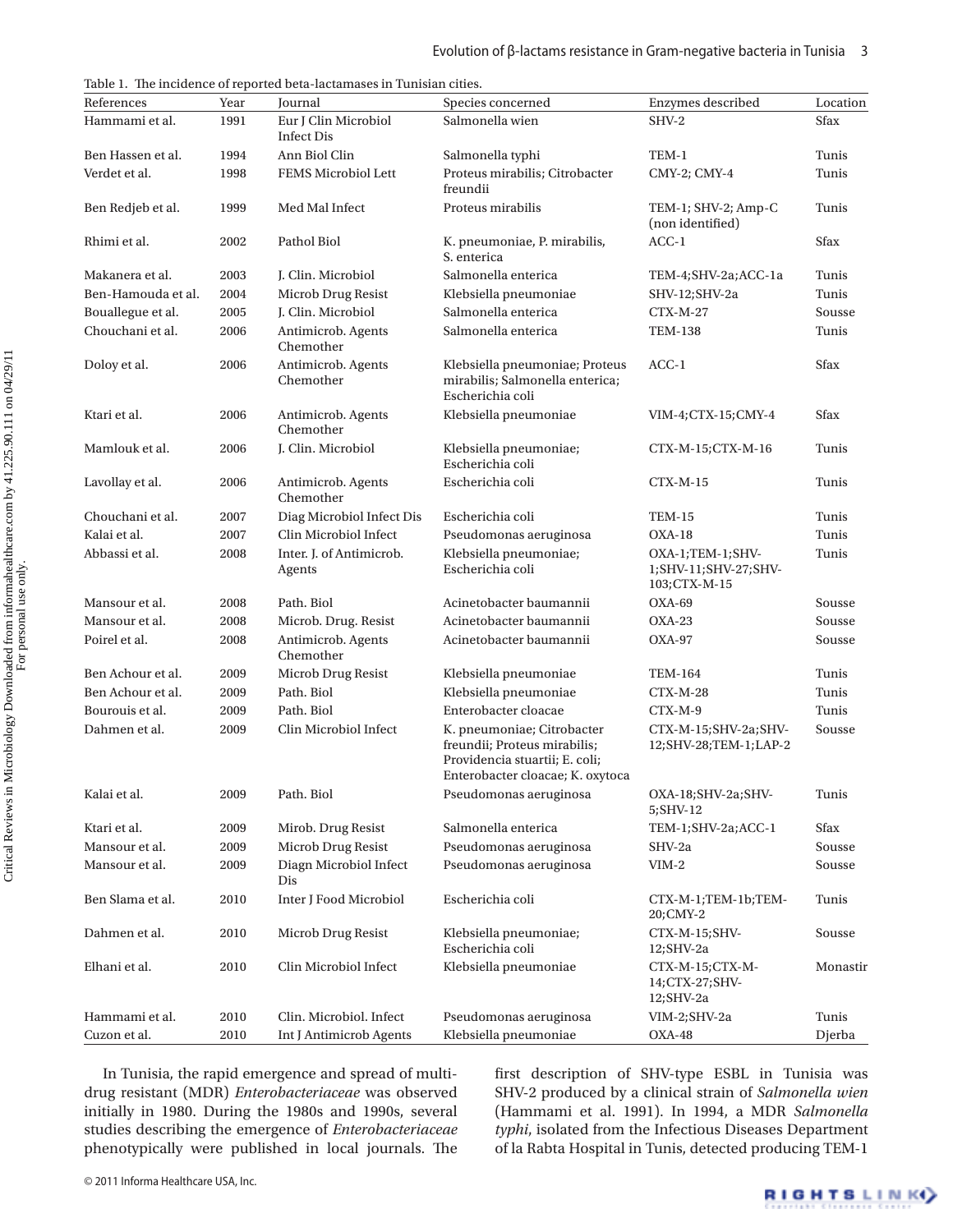#### 4 C. Chouchani et al.

β-lactamase carried on a plasmid of about 40kb [\(Ben](#page-8-2)  [Hassen et](#page-8-2) al. 1994). Ten years later, genotypic investigations of ESBL-producing *K. pneumoniae* recovered in a Tunisian neonatal ward showed the spread of two epidemic strains and a high number of genetically unrelated isolates. Nucleotide sequence analysis of SHV-specific PCR products from six of these isolates identified two *bla*<sub>SHV</sub> encoding genes corresponding to SHV derived ESBLs; SHV-12 and SHV-2a [\(Ben-Hamouda et](#page-8-3) al. 2004). This is inconsistent with the fact that SHV-2a and SHV-12 ESBLs are the most prevalent secondary β-lactamases among clinical isolates of *Enterobacteriaceae* worldwide ([Bradford et](#page-8-4) al. 1994). Their evolutionary success is likely due to their efficient activities against penicillins and narrow- to intermediate-spectrum cephalosporins and to the fact that either the  $\mathit{bla}_{\textrm{\tiny SHV}}$  encoding gene is often carried on self-transmissible or mobilizable plasmids capable of rapid horizontal spreading among different enterobacterial species ([Tenover et](#page-10-1) al. 1999).

In 2005, another article was published reporting an outbreak of *Salmonella enterica* serotype Livingstone in a neonatal ward of the maternity department of Farhat Hached Hospital, Sousse. These strains were confirmed as ESBL producers and recently identified as CTX-M-27. The  $bla_{\text{CTX-M-27}}$  encoding gene was located downstream of the insertion sequence IS*Ecp1* in the same position as that known for the CTX-M-14 gene [\(Bouallegue et](#page-8-5) al. [2005](#page-8-5)). This first report of CTX-M group in Tunisia showed the emergence of highly resistant *Salmonella* in the environment characterized by extensive use of antimicrobial agents that may provide a setting that is conducive to nosocomial transmission.

Effectively, in 2006 more work was carried out on 62 isolates of *Enterobacteriaceae* producing CTX-M-type β-lactamases collected in different wards of Charles Nicolle Hospital in Tunis. Molecular and genetic studies on these isolates showed that the  $bla_{\text{CTX-M-15}}$  encoding gene was detected in 55 isolates while  $\overline{b}la_{\text{CTX-M-16}}$ encoding gene was only detected in 7 isolates. The CTX-M-15 producing strains were isolated in several wards and consisted mainly of two successive clonal groups of *E. coli* and a major clonal group of *K. pneumoniae* ([Mamlouk et](#page-10-2) al. 2006). During that time, the increase of consumption of cefotaxime and ceftazidime might have contributed to the emergence of ESBLs and particularly to these CTX-M-type enzymes. This is the first report of CTX-M-16 type-producing *Enterobacteriaceae* in Tunisia and in Africa (Boyd et [al. 2004\)](#page-8-6). Another study was published in the same year showing the prevalence of CTX-M-15 ESBL between *K. pneumoniae* clinical isolates from the hospital of Sfax. These isolates were closely related using PFGE, confirming the dissemination of  $bla_{\text{CTX-M-15}}$ encoding gene among these strains (Ktari et [al. 2006\)](#page-9-10). A third report was released in 2006 describing the dissemination of a plasmid encoded ESBL CTX-M-15 type in *E. coli* between three countries: Tunisia, France, and Central African Republic. In this report, authors studied eighty clonally related isolates by repetitive extragenic palindromic PCR and PFGE. Incompatibility typing showed that all the plasmids transferred from the clonal strains studied, MDR phenotype resembling the MDR region located in pC15-1a, a plasmid associated with an outbreak of a CTX-M-15-producing *E. coli* strain in Canada [\(Lavollay et](#page-9-11) al. 2006).

Other reports were appeared during 2007 and showed the emergence of new generation of TEM-type β-lactamase such as; TEM-138, A novel natural TEM β-lactamase with extended-spectrum activity, TEM-138, was identified in a ceftazidime- resistant clinical isolate of *S. enterica* serovar Infantis. Compared to TEM-1, TEM-138 contained the following mutations: E104K, N175I, and G238S. TEM-138 gene was located on a 50-kb transferable plasmid. Expression studies with *E. coli* revealed efficient ceftazidimase and cefotaximase activities of TEM-138 gene [\(Chouchani et](#page-9-12) al. 2006). In the same year, another variant of TEM-type β-lactamase corresponding to TEM-15 has been reported. In this study; authors showed that the TEM-15 gene was part of a chromosomally located *Tn*801 transposon. These isolates were resistant to β-lactams, including ureidopenicillins, ticarcillin–clavulanic acid, cefpirome, ceftazidime, and cefotaxime, but remained susceptible to imipenem and cefoxitin [\(Chouchani et](#page-9-13) al. 2007).

Between 2008 and 2009 CTX-M variants continued to appear. Indeed emergence of CTX-M group β-lactamases was increased; firstly in a collection of *K. pneumoniae* and *E. coli* ESBL-positive isolates recovered in Bone Marrow Transplantation Centre of Tunis (BMTCT). CTX-M-15 is the most prevalent β-lactamase detected amongst ESBLpositive *K. pneumoniae* and *E. coli* strains with a CTX-M phenotype in Tunisian hospital. In fact, the presence of the *bla*<sub>CTX-M-15</sub> encoding gene amongst unrelated strains and the unique genetic background of the  $bla_{\text{CTX-M-15}}$  gene argued for genetic transit of mobile elements amongst unrelated strains. The largest plasmid found in all strains may harbour the CTX-M-15 gene [\(Abbassi et](#page-8-7) al. [2008\)](#page-8-7). In concordance with this chronologic study, MDR *Enterobacter cloacae* isolated from the Military Hospital of Tunis produced new plasmid-encoded CTX-M-9 has been reported ([Bourouis et](#page-8-8) al. 2009); this β-lactamase occurs almost exclusively in *E. coli*, and it is widely present in Spain [\(Govinden et](#page-9-14) al. 2007).

In addition to that, most recently, a paper was published identifying cefotaxime-resistant *K. pneumoniae* by production of CTX-M-28. These strains were isolated from the intensive care unit of the Military hospital in Tunis. CTX-M-28 gene was found located in a transferable plasmid ([Ben Achour et](#page-8-9) al. 2009b). In CTX-M-28, amino acid at position 240 has an important role in the evolution of CTX-M type ESBLs. This substitution has already been reported in CTX-M-16 and is known to confer high-level resistance to ceftazidime. Another substitution known to increase the hydrolyzing activity of ceftazidime is the Pro167Ser in CTX-M-19 gene [\(Sturenburg et](#page-10-3) al. 2004). In the mean time, another paper was published studying qnr-positive *Enterobacteriaceae* isolates producing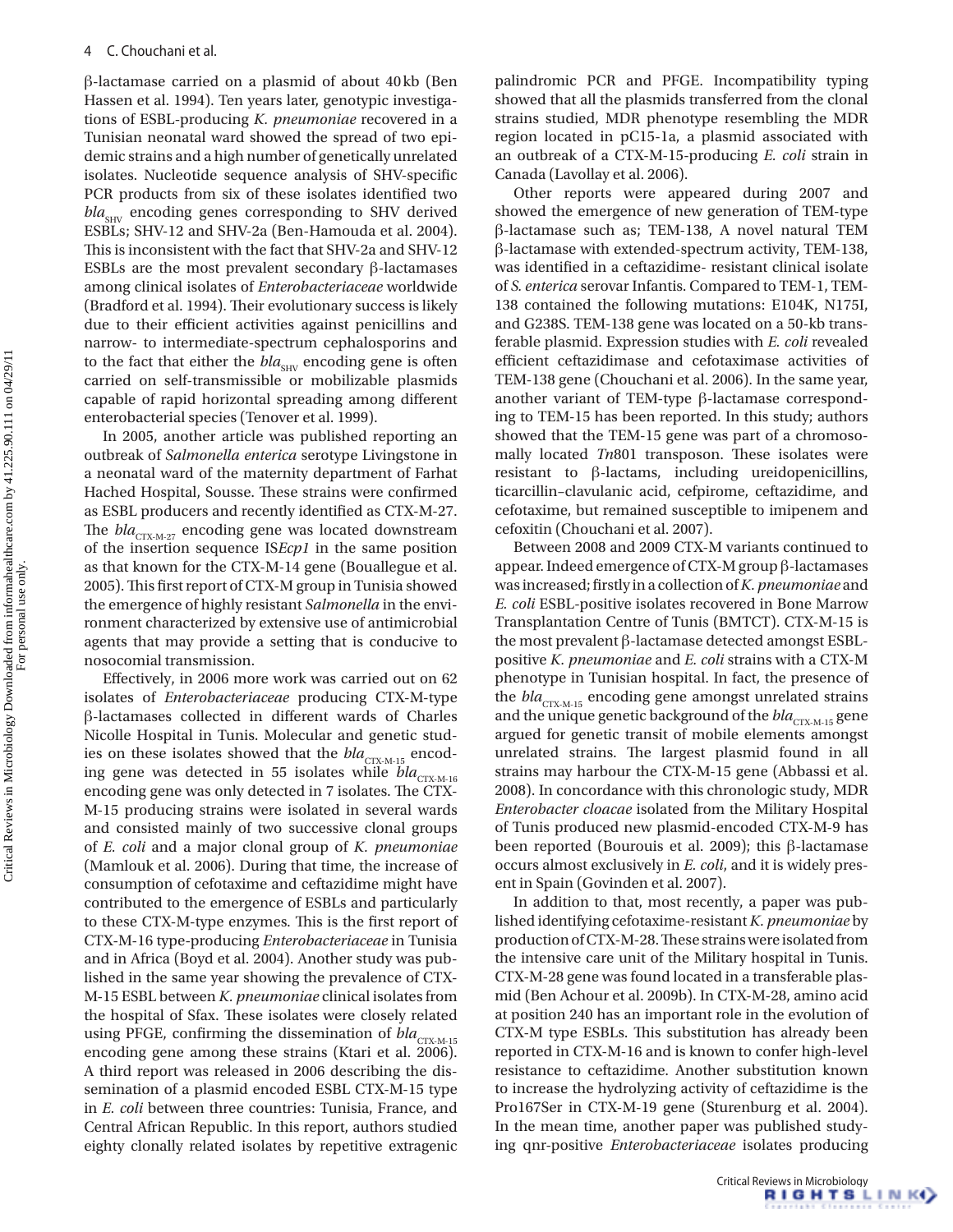ESBLs, being predominantly of the CTX-M-15 type, but also of the SHV-28 and SHV-12 types. The qnr genes were located on transferable plasmids. The qnrB2 gene was associated with sul1-type integron structures and the qnrB1 gene was associated with orf1005. This study highlighted the wide spread of Qnr-like determinants in Tunisia associated with the ESBL CTX-M-15 in human clinical isolates ([Dahmen et](#page-9-15) al. 2009).

A novel variant of TEM was detected in a MDR *K. pneumoniae* strain, this phenotype was due to the production of a new TEM-164 ESBL with unusual mutations: L40V and I279T. This modification changed the profile of this ESBL and accordingly was able to hydrolyze cefotaxime and ceftazidime effectively. TEM-164 gene was located in a 50 kb conjugative plasmid ([Ben Achour et](#page-8-10) al. 2009a). Other variants of SHV type were detected in *P. aeruginosa* isolated from National Bone Marrow Transplantation Center (NBMTC) (Kalai-Blagui et al. 2009). *P. aeruginosa* isolates were detected positive for ESBL and had the SHV-2a gene. These positive isolates were clonally related according to Enterobacterial Repetitive Intergenic Consensus-PCR (ERIC-PCR) results and this SHV-2a gene was found chromosomally located, and flanked by IS26 sequence immediately upstream of the gene ([Mansour](#page-10-4) et [al. 2009a](#page-10-4)).

In 2010, a new paper published in International Journal of Food Microbiology described the occurrence of resistant *E. coli* isolates from food samples of animal origin obtained from different supermarkets and local butcheries in Tunisia. These isolates were ESBL-positive and exhibited different PFGE patterns. Molecular and genetic studies showed that these isolates produced; CTX-M-1 type ESBLs and was associated with TEM-1b and TEM-20. The orf477 sequence was identified downstream of  $bla_{\text{CTX-M-1}}$  encoding gene whereas ISEcp1 was located upstream of the same gene. *E. coli* isolates from food samples could represent a reservoir of ESBL encoding genes and integrons that could be transmitted to humans through the food chain [\(Ben Slama et](#page-8-11) al. 2010). Also in 2010, another article was published on ESBL producing *Enterobacteriaceae* strains collected from the intensive care unit and the urology ward of the University Hospital of Sahloul. The majority of the isolates showed high level of resistance to cefotaxime and ceftazidime. Molecular and genetic studies revealed that the majority of strains (91%) carried genes encoding CTX-M-15 while 9% and 3% were produced from SHV-12 and SHV-2a genes respectively. CTX-M-15 ESBLs accounted for the overpowering majority of ESBL types among *Enterobacteriaceae* from Tunisian hospital. This study confirms the high rate of ESBL in Tunisia and further demonstrates the worldwide spread of CTX-M-15 gene in the clinical setting [\(Dahmen](#page-9-16) et [al. 2010](#page-9-16)).

The last article appeared in 2010 and described ESBL producing *K. pneumoniae* isolates collected at Mongi Slim University Hospital, Tunis. This study showed the occurrence of  $bla_{\text{SHV}}$ ,  $bla_{\text{CTX-M}}$ , and  $bla_{\text{TEM}}$  encoding genes, demonstrated that out of 47 CTX-M type ESBLs; 43 were

© 2011 Informa Healthcare USA, Inc.

CTX-M-15, two CTX-M-14 and two CTX-M-27. 58 isolates were producers of SHV-12, and three were producers of SHV-2a. The MLST results showed large genetic background diversity in the SHV-12-producing isolates and dissemination of specific clones of the CTX-M-15 producing isolates within the same ward and among wards, and suggested endemicity with horizontal dissemination of the  $bla_{\text{CTX-M-15}}$  and the  $bla_{\text{SHV-12}}$  encoding genes ([Elhani et](#page-9-17) al. 2010). Regarding the evolution of class A ESBLs in Tunisia we conclude that the ESBL patterns have now changed dramatically owing to the emergence and expansion of the relatively new CTX-M-type ESBL enzymes. Worldwide, more than 65 CTX-M β-lactamases were recognised so far and they are clustered in five groups based on their amino acid identities: CTX-M-1,-2, -8, -9, and -25 groups (Labia R. 1999; [Barlow et](#page-8-12) al. 2008).

## **Class B Metallo-β-lactamases**

Class B enzymes are  $Zn^{2+}$  dependent β-lactamases that demonstrate a hydrolytic mechanism different from that of the serine β-lactamases of classes A, C, and D [\(Drawz](#page-9-18) [and Bonomo 2010\)](#page-9-18). These enzymes hydrolyze carbapenems poorly but are able to confer resistance and are only partially inhibited by clavulanate. Metallo- β-lactamases (MBLs), like all β-lactamases, can be divided into those that are normally produced by chromosomally mediated antibiotic resistance genes and those that are encoded by transferable genes ([Laraki et](#page-9-19) al. 1999). MBLs are likely evolved separately from the other Ambler classes, which have serine at their active site [\(Massova and Mobashery](#page-10-5)  [1998](#page-10-5); [Lodise et](#page-9-20) al. 2004). Organisms produce these enzymes usually exhibit resistance to penicillins, cephalosporins, carbapenems, and the clinically available β-lactamase inhibitors ([Walsh et](#page-10-6) al. 2005). Unfortunately, *P. aeruginosa*, *K. pneumoniae*, and *A. baumannii* produce class B enzymes encoded by mobile genetic elements. In contrast, *Bacillus* spp., *Chryseobacterium* spp., and *Stenotrophomonas maltophilia* harbor chromosomally encoded MBLs, but the majority of these pathogens are not frequently responsible for serious infections [\(Walter](#page-10-7) et [al. 1996](#page-10-7)).

In Tunisia, only three studies showed the occurrence of MBLs, this shortage is due to the fact that metallo-βlactam antibiotics were recently introduced as a therapy in Tunisian hospitals. However, the first study was published in 2006 on the emergence of clinical isolates multidrug-resistant *K. pneumoniae* producing VIM-4 MBL associated with the overproduction of CTX-M-15. These isolates were moreover highly resistant to carbapenems and were closely related as shown by PFGE. Molecular studies showed that  $bla_{VIM-4}$  encoding gene was part of class 1 integron (Ktari et [al. 2006\)](#page-9-10).The emergence of the VIM-4 gene suggested the wide circulation of MBL-encoding genes and possesses challenges for the treatment of hospital infections due to Gram-negative bacterial infections. These data showed the outbreak of imipenem-resistant *K. pneumoniae* occurred in University hospital of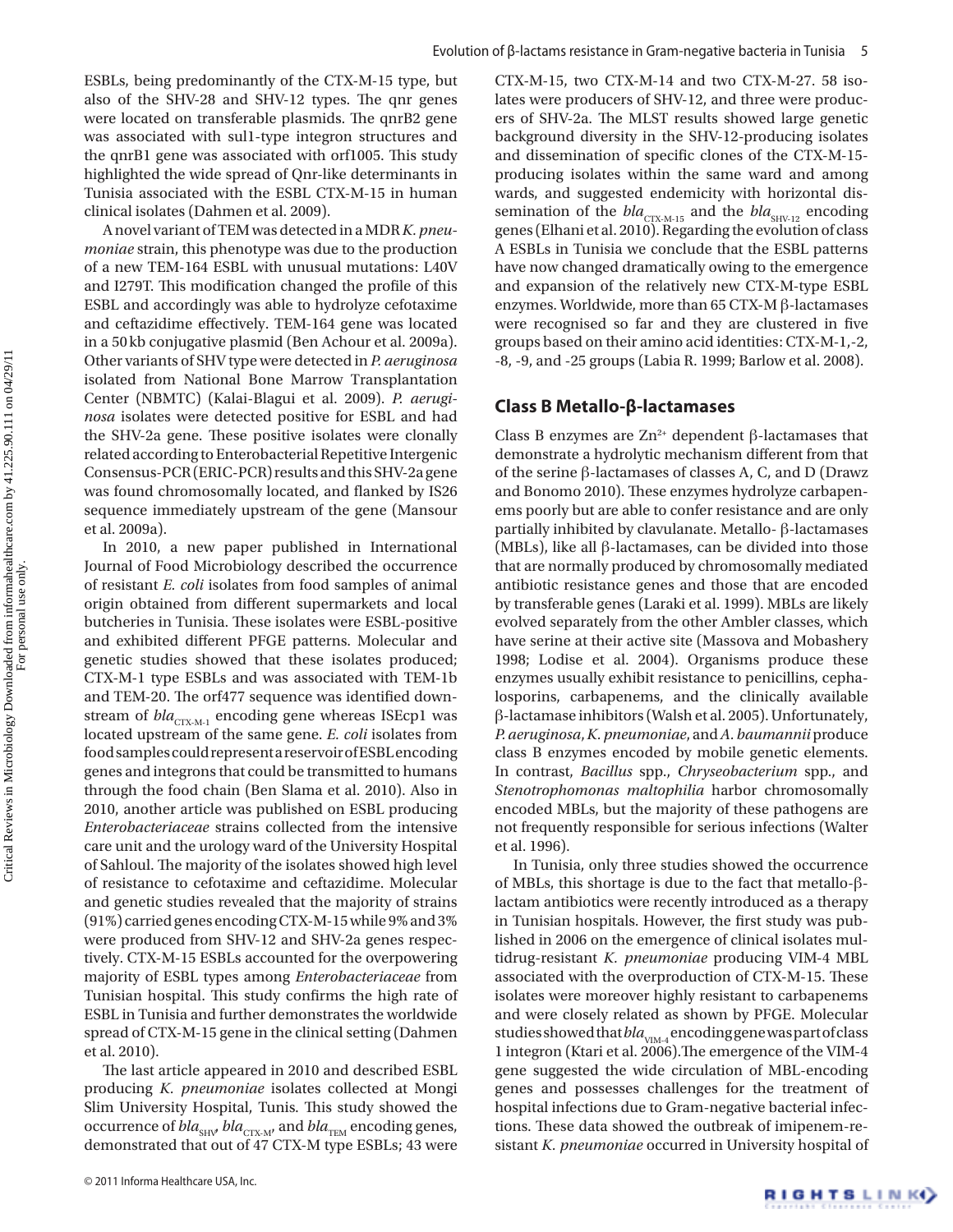#### 6 C. Chouchani et al.

Sfax from July 2005 until July 2006. Although the spread of  $bla_{VIM}$  positive isolates was confined to this hospital units and spread at a low rate in this hospital, a strict infection control measures against such isolates should have been implemented to prevent their further dissemination. These precautions were not strongly respected, as three years later, another study presented, in addition to VIM-4 gene that previously described the detection of other MBL producers among a collection of nonrepetitive carbapenem-resistant *P. aeruginosa* from the University Hospital Sahloul. Five isolates that produced the MBL VIM-2 were clonally related according to PFGE analysis. This gene cassette was in class 1 integron and very likely to been chromosomally located [\(Mansour et](#page-10-8) al. 2009b). Only the MBL VIM-4 was detected in *K. pneumoniae* isolates in Sfax which located 200 km far from Sousse. Similarly, *P. aeruginosa* VIM-2 producing isolates were described as responsible for a polyclonal outbreak in a large tertiary-care center in Taiwan [\(Muang et](#page-10-9) al. 2007).

A 2010 study showed the diversity of VIM-2 genes associated with an occasional SHV2a gene in isolates of a persistent MDR *P. aeruginosa* strains. This study demonstrated the incidence of the MBL VIM-2 as gene cassette in class 1 integron in *P. aeruginosa* collected from different wards at Charles Nicolle hospital of Tunis. DNA sequences surrounding SHV-2a gene shared high identity with a *K. pneumoniae* plasmid sequence. Despite being clonal as shown by PFGE, the VIM-2 producing *P. aeruginosa* isolates prevalent at this hospital displayed a diversity of VIM-2 carrying integrons. Furthermore, a cloned fragment from one isolate of the collection was found to carry class 1 integron and the cassette region contained VIM-2, aacA7, and aacA4 genes. In the other isolates, the upstream region of the integron had an insertion sequence element, ISPa7 bracketed by two 17-bp inverted repeats. VIM-2 gene was found in the first position of the integron, which indicates that it was the most recently acquired gene ([Hammami et](#page-9-21) al. 2010). These results are consistent with the study of Pitout and co-workers in Italy in 2007 ([Pitout et](#page-10-10) al. 2007) and differs from that reported in Kenya in 2008 [\(Pitout et](#page-10-11) al. 2008).

#### **Class C Serine Cephalosporinases**

Class C AmpC β-lactamases are usually chromosomally encoded genes, although plasmid-borne AmpC enzymes are becoming more prevalent ([Philippon](#page-10-12)  et [al. 2002\)](#page-10-12). Bacteria expressing AmpC β-lactamase are typically resistant to penicillins, β-lactam/β-lactamase inhibitor combinations, and cephalosporins ([Bush et](#page-9-22) al. [1993\)](#page-9-22). Production of chromosomal AmpCs in Gramnegative bacteria is at a low level ("repressed") but can be "derepressed" by induction with certain β-lactams, particularly cefoxitin ([Bethel et](#page-8-13) al. 2008). Investigation of the different mechanisms of this regulation has been the subject of intense studies early published (Jacobs at al. 1997). The selection of mutant bacterial populations

that are genetically depressed for AmpC production is of significant concern; it can cause a dramatic increase in Minimum Inhibitory Concentrations (MICs) during the course of β-lactam therapy (Juan et [al. 2005\)](#page-9-23).

In Tunisia, the first class C β-lactamase was reported in 1998. This article characterized AmpC-type plasmidmediated β-lactamase, CMY-4 type, isolated from MDR clinical isolates of *Proteus mirabilis*. The nucleotide sequence of the gene encoding the AmpC-type enzyme was determined. The amino acid sequence of CMY-4 gene showed a 98–99% identity with CMY-3 gene and to those of the plasmid-mediated AmpC-type β-lactamases originated from *Citrobacter freundii*. This enzyme differed from CMY-2 gene by one Arg 221 Trp substitution and from CMY-3 gene by two substitutions Glu 42 Gly and Ser 363 Asn ([Verdet et](#page-10-13) al. 1998).

In 1999, another article was published describing a MDR clinical isolate of *P. mirabilis,* collected from a patient hospitalized in Charles Nicolle Hospital. The susceptibility pattern to β-lactams was similar to the usual profile mediated by the synthesis of cephalosporinases. This resistance transferred by conjugation, PCR experiments were conducted to detect the occurrence of AmpC β-lactamase encoding gene in *C. freundii* and *Enterobacter cloacae* and the results showed positive PCR products suggesting that resistance was due to the synthesis of plasmid mediated AmpC type β-lactamase ([Ben Redjeb et](#page-8-14) al. 1999).

Three years earlier, another article was released showing the detection of plasmid-encoded ACC-1 cephalosporinase among clinical *Enterobacteriaceae* isolates collected from different units of the University hospital of Sfax. The investigation was conducted to examine 35 clinical strains of *Enterobacteriaceae* resistant to ceftazidime. Synergy between ceftazidime and amoxicillin/ clavulanate was obtained suggesting the occurrence of ACC-1gene among isolates of *K. pneumoniae*, *P. mirabilis,* and *Salmonella*. The IEF demonstrated the simultaneous production of several β-lactamases including TEM, SHV-2, and ACC-1 genes among *S. enterica* ser. Livingstone. PCR and sequencing experiments showed the occurrence of ACC-1 gene shared high identity (99–100%) to ACC-1 gene previously described [\(Rhimi-](#page-10-14)[Mahjoubi et](#page-10-14) al. 2002).

Interestingly, in 2003 a paper published reporting the molecular epidemiology of plasmid-encoded β-lactamases produced by 31 clinical isolates of *S. enterica* serotype Mbandaka resistant to broad-spectrum cephalosporins in Tunisia. PCR and DNA sequencing identified these genes as TEM-4 and SHV-2a. The remaining isolates were highly resistant to ceftazidime and produced a β-lactamase that focused at pI 7.8. Sequencing of PCR products showed that the plasmid mediated AmpC-type enzyme was ACC-1a. Fingerprinting analysis by repetitive-element PCR and ERIC-PCR suggested that 29 out of 31 *Salmonella* serotype Mbandaka isolates belonged to the same clonal population ([Makanera et](#page-9-24) al. [2003\)](#page-9-24). These studies confirmed that *S*. *enterica* isolates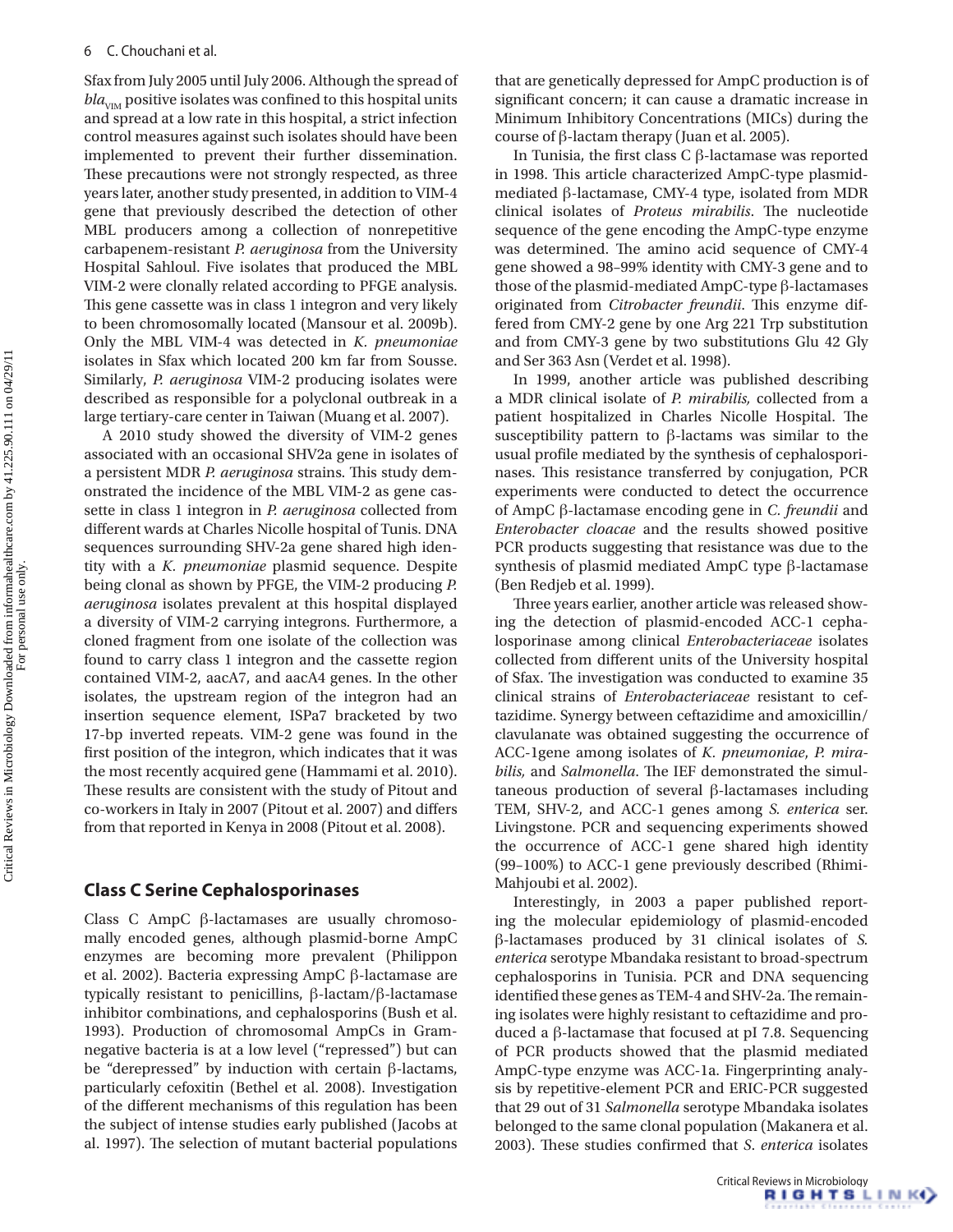are an important reservoir of genes encoding resistance to broad-spectrum cephalosporins in Tunisia. These multi-resistant isolates of *Salmonella* are often responsible for nosocomial outbreaks and animal-to-human transmission of disease ([Winokur et](#page-10-15) al. 2001).

During 2006, two articles were published; the first work described the genetic environment of acquired ACC-1 gene in *Enterobacteriaceae* isolates. This paper investigated the genetic organization of ACC-1 gene in 14 isolates of *Enterobacteriaceae* and the results showed that in a common ancestor, IS*Ecp1* was likely to be involved in the mobilization of this gene from the *Hafnia alvei* chromosome to a plasmid. Other genetic events involving insertion sequences, transposons and *sulI*-type integrons have occurred, leading to complex genetic environments. Generally, IS*Ecp1* was never complete, and its deletion may have led to the stabilization of ACC-1 gene on different plasmids ([Doloy et](#page-9-25) al. 2006). It seemed that several different DNA-mobilizing elements, such as common regions associated with integrons and insertion sequences are involved in the movement of the AmpC gene and the adjacent regions ([Verdet et](#page-10-16) al. 2006). The second paper was released describing the emergence of MDR *K. pneumoniae* isolates producing CMY-4 AmpC β-lactamase, in Tunisian University hospital. The isolates were closely related as shown by PFGE, and they produced CMY-4 AmpC ESBL associated with the production of VIM-4 and CTX-M-15 genes. The coexistence of two enzymes, a MBL and non-MBL enzymes in the same strain has suggested how dangerous they are [\(Ktari](#page-9-10)  et [al. 2006](#page-9-10)).

Three years later, one more work was published showing the molecular epidemiology and studying the genetic environment of acquired  $bla_{\text{ACC-1}}$  encoding gene in *S*. *enterica* Serotype Livingstone causing a large nosocomial outbreak in Tunisia. PFGE showed that these isolates were closely related and the antimicrobial susceptibility testing demonstrated a particular β-lactam resistance phenotype, suggested the presence of an AmpC-type enzyme. TEM-1 gene was characterized in all strains and SHV-2a gene in only two strains. The plasmid-borne ACC-1 gene mapped immediately downstream of *ISE*cp1. This *ISE*cp1 insertion sequence was itself disrupted by IS26 insertion sequence. A supplementary deletion of 13bp was observed in ISEcp1 upstream IS26 [\(Ktari et](#page-9-26) al. [2009](#page-9-26)). Acquisition of new resistance genes by this genus could be facilitated by the simultaneous presence in the environment of naturally resistant *Enterobacteriaceae* or Gram-negative bacilli and by traces of antimicrobial agents used in human and veterinary medicine. This resistance was mostly due to the acquisition of plasmidmediated ESBLs such as SHV-2, TEM-4, and CTX-M-27 ([Bidet et](#page-8-15) al. 2005).

The last article was appeared in 2010 year studying the prevalence of broad spectrum cephalosporin resistant *E. coli* isolates in food samples in Tunisia. In this study, CMY-2 type β-lactamase was detected in one of these isolates. Furthermore, ESBL positive *E. coli* isolates in a high percentage of food samples analyzed in this study (12.6%) is of remarkable relevance, indicating that food of animal origin represents a reservoir of this type of resistant bacteria that potentially could be transferred to humans through the food chain [\(Ben Slama et](#page-8-11) al. 2010).

## **Class D Serine Oxacillinases**

Class D β-lactamases were initially categorized as "oxacillinases" because of their ability to hydrolyze oxacillin at a rate of at least 50% of that of benzylpenicillin which is in contrast to the relatively slow hydrolysis of oxacillin by classes A and C (Bush et [al. 1995](#page-8-0)). Generally speaking, OXA enzymes are resistant to inhibition by clavulanate, sulbactam, and tazobactam [\(Mulvey et](#page-10-17) al. 2004; [Poirel](#page-10-18) [and Nordmann 2006](#page-10-18)). Site-directed mutagenesis studies suggest that susceptibility to inhibition by NaCl is related to the presence of a Tyr 144. Presumably, Tyr144 may facilitate binding of NaCl better than the Phe residue found in resistant oxacillinases, although the molecular mechanism remains unexplained [\(Girlich et](#page-9-27) al. 2004). Examples of OXA genes include those rapidly emerging in *A. baumannii* like OXA-23 and OXA-40 genes and constitutively expressed in *P. aeruginosa* like OXA-50 gene ([Walther-Rasmussen and Hoiby 2006\)](#page-10-19).

In Tunisia, class D β-lactamase was exceptionally encountered in clinical isolates, and the first report was very recent dated in 2007 and described the nosocomial outbreak of OXA-18 gene produced by *P. aeruginosa* isolates resistant to ceftazidime which were recovered at the NBMTC of Tunisia. The ESBLs produced by these isolates were inhibited by clavulanate, and PFGE defined two dominant genotypic groups: group A and group B. Sequencing of PCR products from representative isolates identified OXA-18 gene associated with the overproduction of SHV and TEM β-lactamases. Isolates producing OXA-18 gene belonged to genomic group A and were isolated from immunocompromised patients and from two wash-basins in the graft unit. No immunocompromised patients harbored the clonal epidemic strain upon admission. Early detection of these isolates, and information concerning their dissemination, are important, as outbreaks caused by *P. aeruginosa* are usually difficult to control because *P. aeruginosa* may like other *Enterobacteriaceae* constitute a reservoir of ESBL genes. The spread of OXA-18 producing *P. aeruginosa* strains may be enhanced by under-detection [\(Kalai-Blagui et](#page-9-28) al. [2007\)](#page-9-28).

In 2008, three papers were reported the presence of class D β-lactamases in Tunisia. Mansour and co-workers reported the dissemination of OXA-23 gene produced by 99 clinical strains of *A. baumannii*. The carbapenemresistant *A. baumannii* isolates were obtained from patients hospitalized at the University hospital Sahloul. Amplification and sequencing of genes encoded for such phenotype showed that these isolates produced the carbapenem-hydrolyzing oxacillinase OXA-23. All the OXA-23 positive isolates were clonally related, and the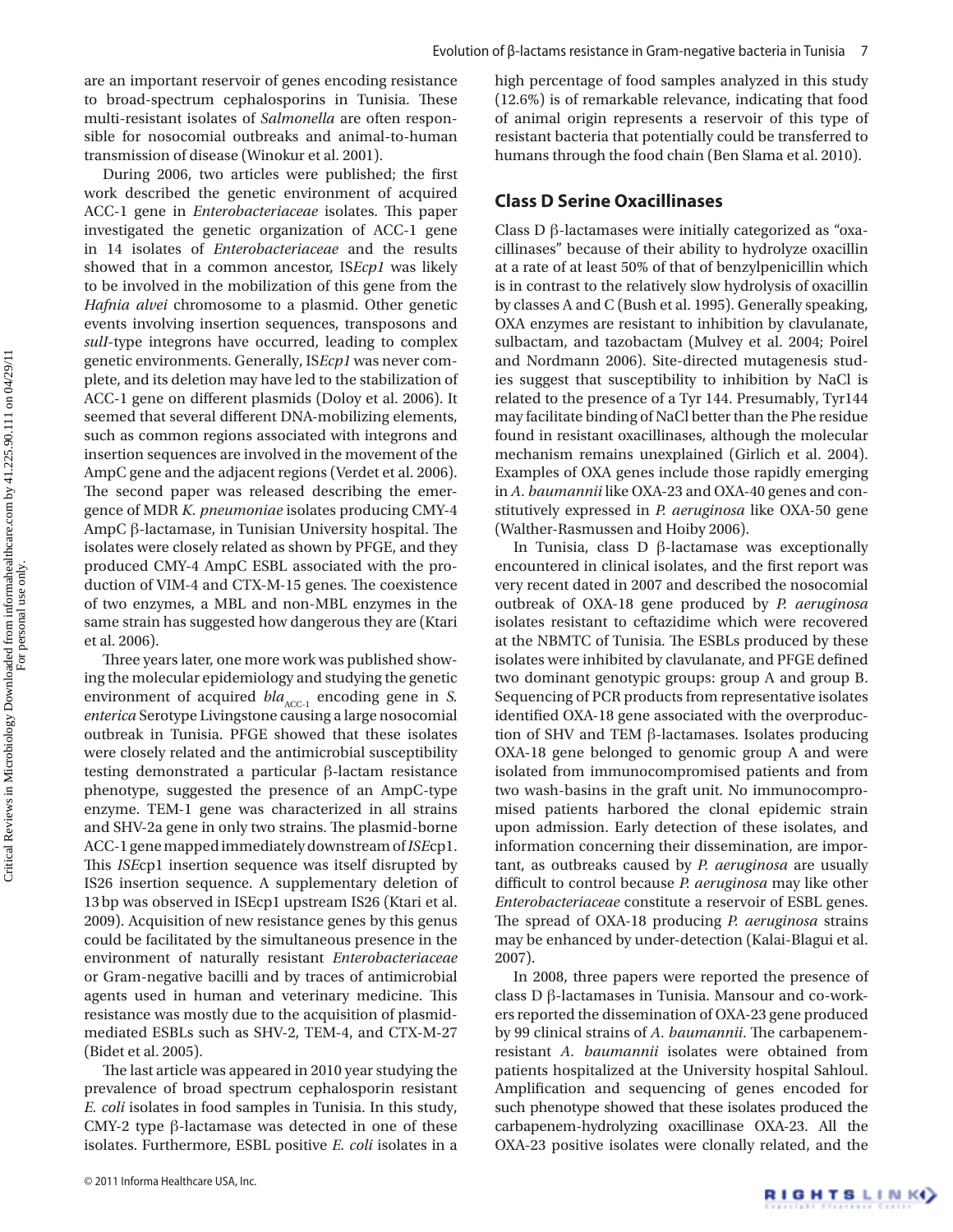$bla_{\text{OXA-23}}$  encoding gene was found to be chromosomally located and associated with an upstream-located insertion sequence ISAba1 located upstream of the OXA gene ([Mansour et](#page-10-20) al. 2008b).

Another work published in the same year characterized the resistance mechanism to β-lactams in 26 clinical strains of *A. baumannii*. The IEF of the crude extract revealed two bands of β-lactamase activity with a pI upper than 8. None ESBL or MBL was detected and PCR experiments for AmpC, ISAbaI and OXA-69 produced products in all studied strains. Sequencing of these alleles gave high identity (99–100%) with genes described previously and PFGE analysis demonstrated clonality of isolates. These results suggested that resistance to β-lactams including imipenem is associated to the hyper production of the AmpC enzyme and expression of OXA-69 gene. Those enzymatic mechanisms are associated with the natural low permeability to β-lactams which characterizes *A. baumannii* [\(Mansour et](#page-10-21) al. 2008a).

The third study focused on 39 MDR *A. baumannii* isolates belonged to two distinct clones collected at the Sahloul hospital. One clone included 19 isolates produced OXA-97 gene that differed from OXA-58 gene by a single amino acid substitution and conferred the same β-lactam resistance profile as OXA-58 gene. OXA-97 gene was located on plasmids that varied in size in 18 isolates and was chromosomally located in a single isolate. Cloning and sequencing identified genetic structures surrounding the  $bla_{\rm OXA-97}$  encoding gene similar to those reported to be adjacent to the OXA-58 gene. In addition, the novel IS*Aba8* element was identified ([Poirel et](#page-10-22) al. [2008](#page-10-22)). The emergence of OXA-23, OXA-69, and OXA-97 genes in the same hospital indicates that carbapenem resistant are in this hospital environment. These studies represent the first reporting of the nosocomial dissemination of a CHDL-producing *A. baumannii* strain in Tunisia and in Africa, after the identification of single OXA-23 producing *A. baumannii* isolates from Algeria, Libya, and South Africa [\(Corvec et](#page-9-29) al. 2007; [Segal et](#page-10-23) al. 2005). The current worldwide emergence of multi-resistant *A.* 

*baumannii* is mostly associated with carbapenemase producers. Therefore, such carbapenemases may be considered as main targets in creating new inhibitors.

More recently in 2010, Cuzon and co-workers reported a multidrug-resistant strain of *K. pneumonia* isolate from an 86-year-old male with severe chronic obstructive pulmonary disease. The antibiogram data revealed that *K. pneumoniae* HPA-1 was resistant to extended-spectrum cephalosporins, ertapenem and meropenem but was susceptible to imipenem. Amplification and sequencing of genes encoded for such resistance identified the OXA-48 gene associated with the overproduction of TEM-1 and CTX-M-15 β-lactamases. Using a series of PCR primers, two copies of the insertion sequence IS1999 were found surrounding the OXA-48 gene. Plasmid analysis identified three plasmids, one of 120kb harboring *bla*<sub>CTX-M-15</sub> encoding gene, one of 90 kb harboring TEM-1 gene and a 70 kb plasmid similar in size to plasmid pA-1 harboring OXA-48 gene ([Cuzon et](#page-9-30) al. 2010). This 70kb plasmid once transferred to *E. coli*, conferred β-lactam resistance pattern with reduced susceptibility to carbapenems [\(Cuzon](#page-9-30)  et [al. 2010](#page-9-30)). This work has provided the further evidence of the spread of the OXA-48 gene outside of Turkey and again in the Mediterranean regions ([Aubert et](#page-8-16) al. 2006; Carrër et al 2008). The diversity of carbapenemases in *Enterobacteriaceae* (KPC,VIM/IMP, and OXA-48) is of great concern in determining future therapeutic options for infected patients in that region. In addition, in OXA-48-producing isolates the imipenem MIC values may remain low, leading to lack of detection and thus enhancing the silent spread of this resistance determinant.

Finally, the evolution of Gram-negative bacterial resistance to antimicrobial drugs in Tunisia is summarized in [Figure 2](#page-7-0).

## **Conclusion**

The increasing prevalence and shifting epidemiology of ESBL-producing microorganisms, particularly *Enterobacteriaceae*, render the infections caused by



<span id="page-7-0"></span>Figure 2. Chronologic order of publications showing the prevalence of antimicrobial resistance in Gramnegative bacteria in Tunisia from 1994 to 2010.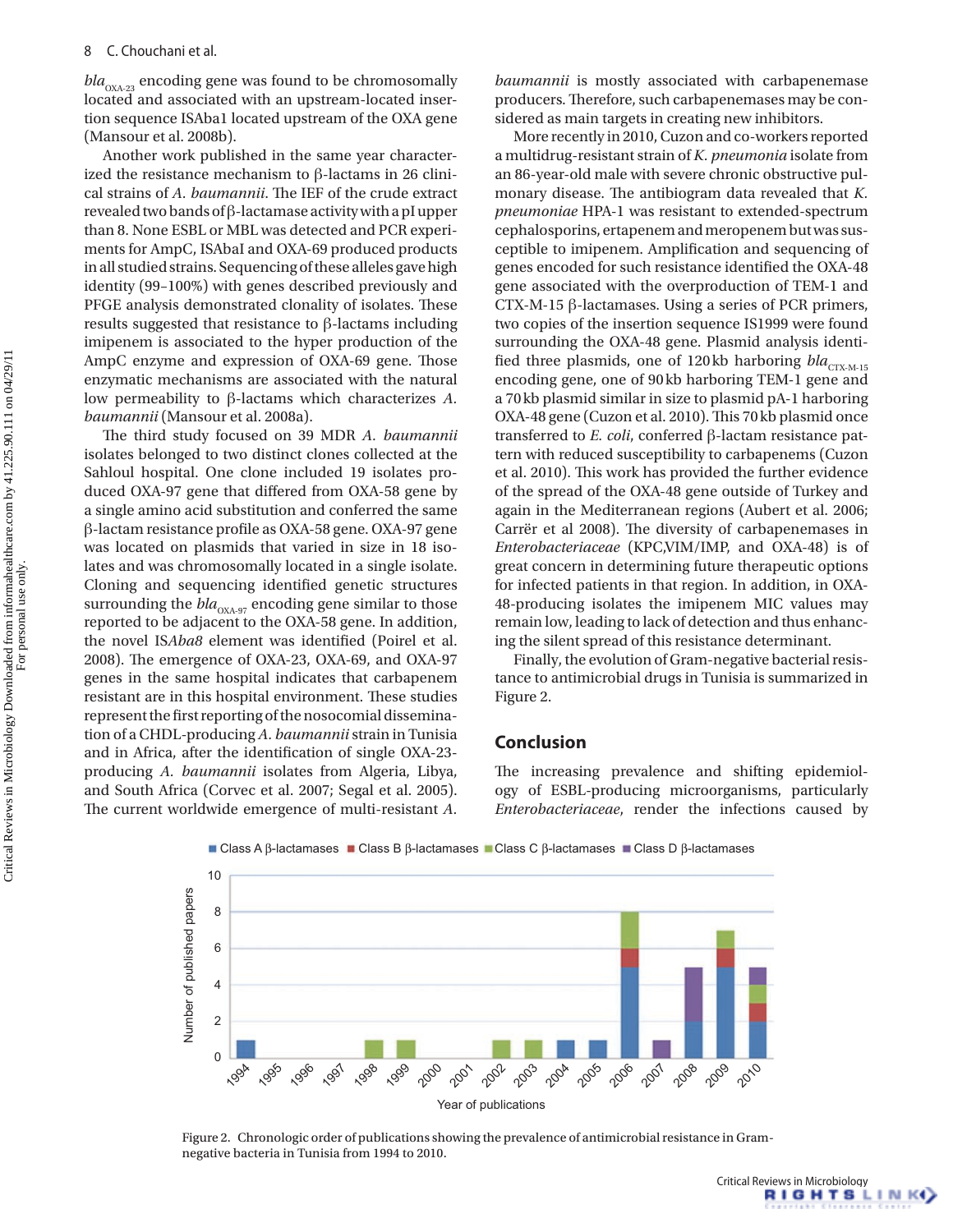these pathogenic micro-organisms as an important public health problem. The resistance of Gram-negative bacteria to extended-spectrum β-lactams by the production of β-lactamases renders the options to treat various bacterial infections ineffective. This may be of particular importance for community-acquired infections, since options for oral antibiotic therapy against ESBL producing organisms appear to be limited. Regarding nosocomial infections caused by these organisms, carbapenems are considered the most reliable therapeutic agents. However, a trend of increasing resistance among pathogens causing nosocomial infection continues to be seen. Currently, the main task is to encourage the appropriate use of antibiotics in hospital settings. Further research is required using appropriate strategies to limit the emergence and spread of resistant bacteria, both in the community and the hospital settings, as well as to evaluate the available therapeutic agents and identify new ones.

In the new millennium, many measures to control resistance problems should be instituted in Tunisia in order to tackle this problem. Measures include restricting the use of antibiotics in trivial upper respiratory tract infections and avoiding the inappropriate use of antibiotics for surgical prophylaxis. Moreover, antibiotics should be removed from the list of non-prescriptive drugs available at drugstores. Antibiotic interventions should be implemented in many hospitals, particularly in intensive care units, to address the high prevalence of resistance among nosocomial pathogens. The Ministry of Sanitary in collaboration with the Ministry of Agriculture should prohibit the use of several antimicrobial agents that have been widely used as growth promoters or prophylactic agents in animal husbandry in Tunisia, as they may select for critical forms of resistance in human pathogens in food-producing animals.

## **Acknowledgments**

Sincere thanks are also presented to Professor Antonio Correia from Department of Biology, University of Aveiro, Portugal for his support, assistance and recommendations.

Many thanks also to Tunisian Ministry of Higher Education and Scientific Research for their helpful assistance.

## **Declaration of Interest**

This work was supported by the Islamic Development Bank (IDB) offering a Post-Doc Scholarship to Dr. CHOUCHANI Chedly in Department of Medical Microbiology; School of Medicine; Cardiff University, United Kingdom.

## **References**

<span id="page-8-7"></span>Abbassi M S, Torres C, Achour W, Vinué L, Sáenz Y, Costa D, Bouchami O, Ben Hassen A. (2008). Genetic characterization of CTX-M-15 producing *Klebsiella pneumoniae* and *Escherichia coli* strains

isolated from stem cell transplant patients in Tunisia. Inter. J. of Antimicrob. Agents, 32, 308–314.

- <span id="page-8-16"></span>Aubert D, Naas T, Héritier C, Poirel L, Nordmann P. (2006). Functional characterization of IS1999, an IS4 family element involved in mobilization and expression of β-lactam resistance genes. J Bacteriol, 188, 6506–6514.
- <span id="page-8-12"></span>Barlow M, Reik RA, Jacobs SD, Medina M, Meyer MP, McGowan JE, Tenover FC. (2008). High Rate of Mobilization for *bla*CTX-Ms. Emerg Infect Dis, 14, 423–428.
- <span id="page-8-10"></span>Ben Achour N, Mercuri PS, Ben Moussa M, Galleni M, Belhadj O. (2009a). Characterization of a novel extended-spectrum TEMtype beta-lactamase, TEM-164, in a clinical strain of *Klebsiella pneumoniae* in Tunisia. Microb Drug Resist, 15, 195–199.
- <span id="page-8-9"></span>Ben Achour N, Mercuri PS, Power P, Belhadj C, Ben Moussa M, Galleni M, Belhadj O. (2009b). First detection of CTX-M-28 in a Tunisian hospital from a cefotaxime resistant *Klebsiella pneumoniae* strain. Path. Biol, 57, 343–348.
- <span id="page-8-2"></span>Ben Hassen A, Meddeb M, Ben Chaabane T, Zribi M, Ben Redjeb S. (1994). Characteristics of the antibiotic resistance plasmid in *Salmonella typhi* isolated in Tunis in 1990. Ann Biol Clin (Paris), 52, 133–136.
- <span id="page-8-14"></span>Ben Redjeb S, Ben Hassen A, Verdet C, Arlet G, Bouabdallah F, Philippon A. (1999). β-lactamase plasmidique (AmpC) chez un *Proteus mirabilis* en Tunisie. Med Mal Infect, 29, 415–417.
- <span id="page-8-11"></span>Ben Slama K, Jouini A, Ben Sallem R, Somalo S, Sáenz Y, Estepa V, Boudabous A, Torres C. (2010). Prevalence of broad-spectrum cephalosporin-resistant *Escherichia coli* isolates in food samples in Tunisia, and characterization of integrons and antimicrobial resistance mechanisms implicated. Inter J Food Microbiol, 137: 281–286
- <span id="page-8-3"></span>Ben-Hamouda T, Foulon T, Ben-Mahrez K. (2004). Involvement of SHV-12 and SHV-2a encoding plasmids in outbreaks of extendedspectrum beta-lactamase-producing *Klebsiella pneumoniae* in a Tunisian neonatal ward. Microb Drug Resist, 10, 132–138.
- <span id="page-8-13"></span>Bethel CR, Distler AM, Ruszczycky MW, Carey MP, Carey PR, Hujer AM, Taracila M, Helfand MS, Thomson JM, Kalp M, Anderson VE, Leonard DA, Hujer KM, Abe T, Venkatesan AM, Mansour TS, Bonomo RA. (2008). Inhibition of OXA-1 β-lactamase by penems. Antimicrob Agents Chemother, 52, 3135 3143.
- <span id="page-8-15"></span>Bidet P, Burghoffer B, Gautier V, Brahimi N, Mariani-Kurkdjian P, El-Ghoneimi A, Bingen E, Arlet G. (2005). In vivo transfer of plasmid encoded ACC-1 AmpC from *Klebsiella pneumoniae* to *Escherichia coli* in an infant and selection of impermeability to imipenem in *K. pneumoniae*. Antimicrob Agents Chemother, 49, 3562–3565.
- <span id="page-8-1"></span>Bonnet R. (2004). Growing group of extended-spectrum betalactamases: the CTX-M enzymes. Antimicrob Agents Chemother, 48, 1–14.
- <span id="page-8-5"></span>Bouallegue OG, Ben Salem Y, Fabre L, Demartin M, Grimont PAD, Mzoughi R, Weill FX. (2005). Nosocomial outbreak caused by *Salmonella enterica* serotype Livingstone producing CTX-M-27 extended-spectrum β-lactamase in a neonatal unit in Sousse, Tunisia. J Clin Microbiol, 34, 1037–1044.
- <span id="page-8-8"></span>Bourouis A, Dubois V, Coulange L, André C, Bejhadj C, Ben Moussa M, Quentin C, Belhadj O.(2009). First report of CTX-M-9 in a clinical isolate of Enterobacter cloacae in a Tunisian hospital. Path Biol, doi:10.1016/j.patbio.2009.03.008.
- <span id="page-8-6"></span>Boyd DA, Tyler S, Christianson S, McGeer A, Muller MP, Willey BM, Bryce E, Gardam M, Nordmann P, Mulvey MR. (2004). Complete nucleotide sequence of a 92-kilobase plasmid harboring the CTX-M-15 extendedspectrum β-lactamase involved in an outbreak in long-term-care facilities in Toronto, Canada. Antimicrob. Agents Chemother 48, 3758–3764.
- <span id="page-8-4"></span>Bradford PA, Cherubin CE, Idemyor V, Rasmussen BA, Bush K. (1994). Multiply resistant *Klebsiella pneumoniae* strains from two Chicago hospitals: identification of the extended-spectrum TEM-12 and TEM-10 ceftazidime-hydrolyzing beta-lactamases in a single isolate. Antimicrob. Agents Chemother, 38, 761–766.
- <span id="page-8-0"></span>Bush K, Jacoby GA, Medeiros AA. (1995). A functional classification scheme for beta-lactamases and its correlation with molecular structure. Antimicrob Agents Chemother, 39, 1211–1233.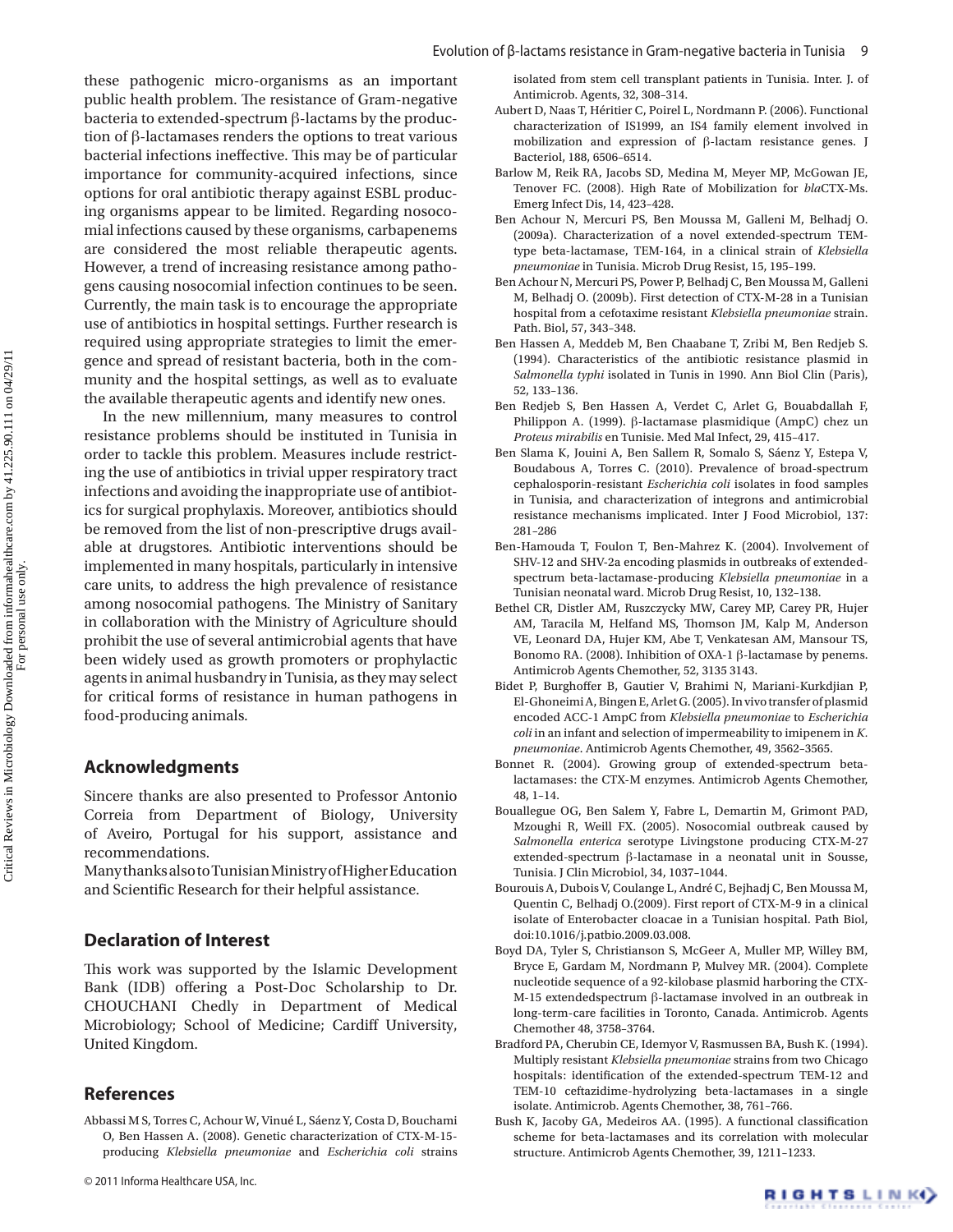- 10 C. Chouchani et al.
- <span id="page-9-22"></span>Bush K, Macalintal C, Rasmussen BA, Lee VJ, Yang Y. (1993). Kinetic interactions of tazobactam with β-lactamases from all major structural classes. Antimicrob Agents Chemother, 37, 851–858.
- Carrër A, Poirel L, Eraksoy H, Cagatay AA, Badur S, Nordmann P. (2008). Spread of OXA-48-positive carbapenem-resistant *Klebsiella pneumoniae* isolates in Istanbul, Turkey. Antimicrob Agents Chemother, 52, 2950–2954.
- <span id="page-9-8"></span>Castanheira M, Mendes RE, Rhomberg PR, Jones RN. (2008). Rapid emergence of *bla*CTX-M among *Enterobacteriaceae* in U.S. medical centers: molecular evaluation from the MYSTIC Program (2007). Microb Drug Resist, 14, 211–216.
- <span id="page-9-13"></span>Chouchani C, Ben Achour N, M'Charek A, Belhadj O. (2007). Cloning and sequencing of the class A β-lactamase gene (*bla*TEM-15) Located on a chromosomal Tn*801* transposon. Diag Microbiol Infect Dis, 58, 459–463.
- <span id="page-9-12"></span>Chouchani C, Berlemont R, Masmoudi A, Galleni M, Frere J-M, Belhadj O, Ben-Mahrez K. (2006). A Novel extended-spectrum TEM-type β-lactamase (TEM-138) From *Salmonella enterica* serovar Infantis. Antimicrob Agents Chemother, 50, 3183–3185.
- <span id="page-9-29"></span>Corvec S, Poirel L, Naas T, Drugeon H, Nordmann P. (2007). Genetics and expression of the carbapenem-hydrolyzing oxacillinase gene *bla*OXA-23 in *Acinetobacter baumannii*. Antimicrob Agents Chemother, 51, 1530–1533.
- <span id="page-9-30"></span>Cuzon G, Naas T, Lesenne A, Benhammou M, Nordmann P. (2010). Plasmid-mediated carbapenem-hydrolysing OXA-48 β-lactamase in *Klebsiella pneumoniae* from Tunisia. Int J Antimicrob Agents, 36, 91–93.
- <span id="page-9-16"></span>Dahmen S, Bettaieb D, Mansour W, Boujaafar N, Bouallègue O, Arlet G. (2010). Characterization and molecular epidemiology of extendedspectrum β-lactamases in clinical isolates of *Enterobacteriaceae* in a Tunisian University Hospital. Microb Drug Resist, 16, 163–70.
- <span id="page-9-15"></span>Dahmen S, Poirel L, Mansour W, Bouallègue O, Nordmann P. (2009). Prevalence of plasmid-mediated quinolone resistance determinants in *Enterobacteriaceae* from Tunisia. Clin Microbiol Infect, 16, 1019–1023
- <span id="page-9-7"></span>Datta N, Kontomichalou P. (1965). Penicillinase synthesis controlled by infectious R factors in *Enterobacteriaceae*. Nature, 208, 239–241.
- <span id="page-9-25"></span>Doloy A, Verdet C, Gautier V, Decre D, Ronco E, Hammami A, Philippon A, Arlet G. (2006). Genetic environment of acquired *bla*ACC-1 β-Lactamase gene in *Enterobacteriaceae* isolates. Antimicrob Agents Chemother, 50, 4177–4181.
- <span id="page-9-18"></span>Drawz SM, Bonomo RA. (2010). Three Decades of β-Lactamase inhibitors. Clin Microbiol Rev, 23,160–201.
- <span id="page-9-0"></span>Easton CJ, Knowles JR. (1982). Inhibition of the RTEM β-lactamase from *Escherichia coli*. Interaction of the enzyme with derivatives of olivanic acid. Biochem, 21, 2857–2862.
- <span id="page-9-17"></span>Elhani D, Bakir L, Aouni M, Passet V, Arlet G, Brisse S, Weill F-X. (2010). Molecular epidemiology of extended-spectrum β-lactamaseproducing *Klebsiella pneumonia* strains in a university hospital in Tunis, Tunisia, 1999–2005. Clin Microbiol Infect, 16, 157–164.
- <span id="page-9-1"></span>Fisher J, Belasco JG, Charnas RL, Khosla S, Knowles JR. (1980). β-Lactamase inactivation by mechanism-based reagents. Philos Trans R Soc Lond B Biol Sci, 289, 309–319.
- <span id="page-9-6"></span>Galleni M, Amicosante G, Frere JM. (1988). A survey of the kinetic parameters of class C β-lactamases. Cephalosporins and other β-lactam compounds. Biochem J, 255, 123–129.
- <span id="page-9-3"></span>Gavin PJ, Suseno MT, Thomson RB, Gaydos JM, Pierson CL, Halstead DC, Aslanzadeh J, Brecher S, Rotstein C, Brossette SE, Peterson LR. (2006). Clinical correlation of the CLSI susceptibility breakpoint for piperacillin-tazobactam against extended-spectrum-betalactamase- producing *Escherichia coli* and *Klebsiella* species. Antimicrob Agents Chemother, 50, 2244–2247.
- <span id="page-9-27"></span>Girlich D, Naas T, Nordmann P. (2004). Biochemical characterization of the naturally occurring oxacillinase OXA-50 of *Pseudomonas aeruginosa*. Antimicrob Agents Chemother, 48, 2043–2048.
- <span id="page-9-14"></span>Govinden U, Mocktar C, Moodley P, Sturm AW, Essack SY. (2007). Geographical evolution of the CTX-M β-lactamase− an update. Afr J Biotechnol, 6, 831–839.
- <span id="page-9-9"></span>Hammami A, Arlet G, Ben Redjeb S, Grimont F, Ben Hassen A, Rekik A, Philippon A. (1991). Nosocomial outbreak of acute gastroenteritis

in a neonatal intensive care unit in Tunisia caused by multiply drug resistant *Salmonella wien* producing SHV-2 beta-lactamase. Eur J Clin Microbiol Infect Dis, 10, 641–646.

- <span id="page-9-21"></span>Hammami S, Gautier V, Ghozzi1 R, Da Costa A, Ben-Redjeb S, Arlet G. (2010). Diversity in VIM-2-encoding class 1 integrons and occasional *bla*SHV2a carriage in isolates of a persistent, multidrugresistant *Pseudomonas aeruginosa* clone from Tunis. Clin Microbiol Infect, 16, 189–193.
- <span id="page-9-4"></span>Helfand MS, Bethel CR, Hujer AM, Hujer KM, Anderson VE, Bonomo RA. (2003). Understanding resistance to β-lactams and β-lactamase inhibitors in the SHV β-lactamase: lessons from the mutagenesis of SER-130. J Biol Chem, 278, 52724–52729.
- Jacobs C, Frere JM, Normark S. (1997). Cytosolic intermediates for cell wall biosynthesis and degradation control inducible β-lactam resistance in gram-negative bacteria. Cell, 88, 823–832.
- <span id="page-9-23"></span>Juan C, Gutierrez O, Oliver A, Ayestaran JI, Borrell N, Perez JL. (2005). Contribution of clonal dissemination and selection of mutants during therapy to *Pseudomonas aeruginosa* antimicrobial resistance in an intensive care unit setting. Clin Microbiol Infect, 11, 887–892.
- Kalai Blagui S, Achour W, Abdeladhim A, Ben Hassen A. (2009). Identification of SHV-type extended spectrum β-lactamase genes in *Pseudomonas aeruginosa* by PCR-restriction fragment length polymorphism and insertion site restriction-PCR. Path Biol, 57, 420–424.
- <span id="page-9-28"></span>Kalai-Blagui S, Achour W, Abbassi MS, Bejaoui M, Abdeladhim A, Ben Hassen A. (2007). Nosocomial outbreak of OXA-18-producing *Pseudomonas aeruginosa* in Tunisia. Clin Microbiol Infect, 13, 794–800.
- <span id="page-9-26"></span>Ktari S, Arlet A, Verdet C, Jaoua S, Kachrid A, Ben Redjeb S, Mahjoubi-Rhimi F, Hammami A. (2009). Molecular epidemiology and genetic environment of acquired *bla*ACC-1 in *Salmonella enteric* serotype Livingstone causing a large nosocomial outbreak in Tunisia. Mirob Drug Resist, 15, 279–286.
- <span id="page-9-10"></span>Ktari S, Arlet G, Mnif B, Gautier V, Mahjoubi F, Ben Jmeaa M, Bouaziz M, Hammami A. (2006). Emergence of multidrug-resistant *Klebsiella pneumoniae* isolates producing VIM-4 metallo-β-lactamase, CTX-M-15 extended-spectrum β-lactamase, and CMY-4 AmpC β-lactamase in a Tunisian University Hospital. Antimicrob Agents Chemother, 50, 4198–4201.
- Labia R., Analysis of the *bla*toho gene coding for Toho-2 beta-lactamase. (1999). Antimicrob Agents Chemother, 43, 2576–2577.
- <span id="page-9-19"></span>Laraki N, Franceschini N, Rossolini GM, Santucci P, Meunier C, De Pauw E, Amicosante G, Frere JM, Galleni M. (1999). Biochemical characterization of the *Pseudomonas aeruginosa* 101/1477 metalloβ-lactamase IMP-1 produced by *Escherichia coli*. Antimicrob Agents Chemother, 43, 902–906.
- <span id="page-9-5"></span>Lartigue MF, Fortineau N, Nordmann P. (2005). Spread of novel expanded-spectrum β-lactamases in *Enterobacteriaceae* in a university hospital in the Paris area, France. Clin Microbiol Infect, 11, 588–91.
- <span id="page-9-2"></span>Lauretti L, Riccio ML, Mazzariol A, Cornaglia G, Amicosante G, Fontana R, Rossolini GM.. (1999). Cloning and characterization of *bla*VIM, a new integron-borne metallo-β-lactamase gene from a *Pseudomonas aeruginosa* clinical isolate. Antimicrob Agents Chemother, 43, 1584–1590.
- <span id="page-9-11"></span>Lavollay M, Mamlouk K, Frank T, Akpabie A, Burghoffer B, Ben Redjeb S, Bercion R, Gautier V, Arlet G. (2006). Clonal dissemination of a CTX-M-15 β-lactamase-producing *Escherichia coli* strain in the Paris area, Tunis, and Bangui. Antimicrob Agents Chemother, 50, 2433–2438.
- <span id="page-9-20"></span>Lodise TP, Lomaestro JB, Rodvold KA, Danziger LH, Drusano GL. (2004). Pharmacodynamic profiling of piperacillin in the presence of tazobactam in patients through the use of population pharmacokinetic models and Monte Carlo simulation. Antimicrob Agents Chemother, 48, 4718–4724.
- <span id="page-9-24"></span>Makanera A, Arlet G, Gautier V, Manai M. (2003). Molecular epidemiology and characterization of plasmid-encoded β-lactamases produced by Tunisian clinical isolates of *Salmonella*